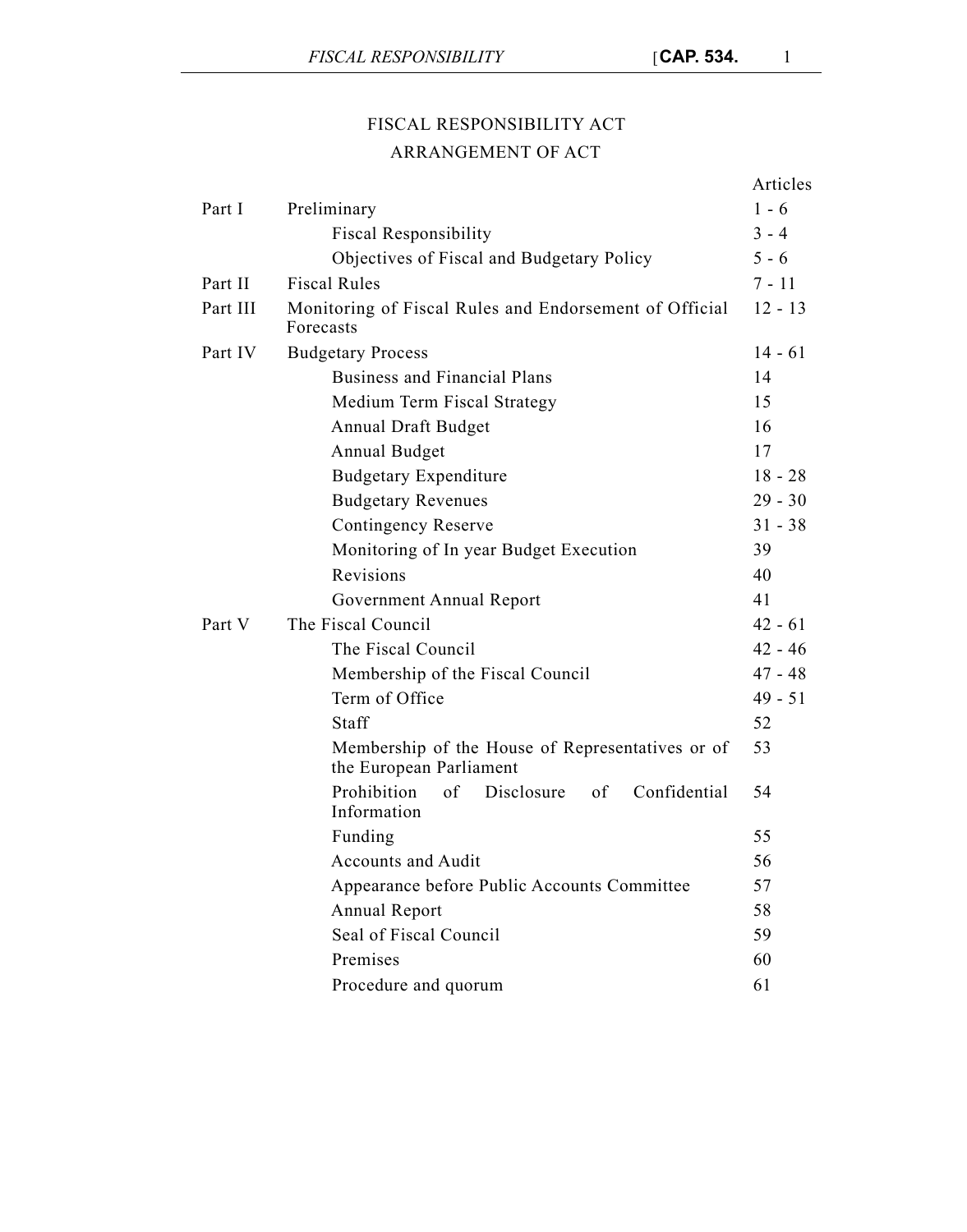# **CHAPTER 534**

# FISCAL RESPONSIBILITY ACT

*To provide for fiscal responsibility and for matters ancillary or related thereto.*

8th August, 2014

*[ACT XXVII of 2014](https://legislation.mt/eli/act/2014/27/eng/pdf) as amended by Act [VII of 2018](https://legislation.mt/eli/act/2018/7/eng/pdf).*

Short title. **1.** The short title of this Act is the Fiscal Responsibility Act.

# PART I

## PRELIMINARY

Interpretation. **2.** (1) In this Act, unless the context otherwise requires - "1997 Excessive Deficit Regulation" means [Council Regulation](http://eur-lex.europa.eu/legal-content/EN/TXT/?uri=CELEX:31997R1467) [\(EC\) No. 1467/97](http://eur-lex.europa.eu/legal-content/EN/TXT/?uri=CELEX:31997R1467) of 7 July 1997 as amended by [Council](http://eur-lex.europa.eu/legal-content/EN/TXT/?uri=CELEX:32005R1056) [Regulation \(EC\) No. 1056/2005](http://eur-lex.europa.eu/legal-content/EN/TXT/?uri=CELEX:32005R1056) of 27 June 2005 and [Council](http://eur-lex.europa.eu/LexUriServ/LexUriServ.do?uri=OJ:L:2011:306:0033:0040:EN:PDF) [Regulation \(EU\) No. 1177/2011](http://eur-lex.europa.eu/LexUriServ/LexUriServ.do?uri=OJ:L:2011:306:0033:0040:EN:PDF) of 8 November 2011;

> "1997 Surveillance and Coordination Regulation" means [Council](http://eur-lex.europa.eu/legal-content/EN/TXT/PDF/?uri=CELEX:31997R1466&from=EN) [Regulation \(EC\) No. 1466/97](http://eur-lex.europa.eu/legal-content/EN/TXT/PDF/?uri=CELEX:31997R1466&from=EN) of 7 July 1997, as amended by [Council Regulation \(EC\) No. 1055/2005](http://eur-lex.europa.eu/LexUriServ/LexUriServ.do?uri=OJ:L:2005:174:0001:0004:EN:PDF) of 27 June 2005 and [Regulation \(EU\) No. 1175/2011](http://eur-lex.europa.eu/LexUriServ/LexUriServ.do?uri=OJ:L:2011:306:0012:0024:EN:PDF) of 16 November 2011;

> ["2009 Regulation](http://eur-lex.europa.eu/LexUriServ/LexUriServ.do?uri=OJ:L:2009:145:0001:0009:en:PDF)" means [Council Regulation \(EC\) No. 479/2009](http://eur-lex.europa.eu/LexUriServ/LexUriServ.do?uri=OJ:L:2009:145:0001:0009:en:PDF) of 25 May 2009, as amended by [Council Regulation \(EU\) No. 679/](http://eur-lex.europa.eu/LexUriServ/LexUriServ.do?uri=OJ:L:2010:198:0001:0004:EN:PDF) [2010](http://eur-lex.europa.eu/LexUriServ/LexUriServ.do?uri=OJ:L:2010:198:0001:0004:EN:PDF) of 26 July 2010;

> "2013 Regulation" means [Regulation \(EU\) No. 473/2013](http://eur-lex.europa.eu/legal-content/EN/TXT/PDF/?uri=CELEX:32013R0473&from=EN) of 21 May 2013;

> "annual structural balance of the general government", in relation to a year, means the general government deficit or general government surplus for the year, cyclically adjusted and net of oneoff and temporary measures, expressed as a percentage of gross domestic product at market prices;

> "Budget" means the budgetary estimates, presented to the House of Representatives in respect of any financial year, of the expenditure and revenue for the service of that financial year and includes any supplementary estimates of expenditure for which it may be necessary to provide after the estimates have been presented to the House of Representatives;

"budgetary rule" shall be construed in accordance with article 8;

"cyclically-adjusted" means adjusted to take account of effects estimated to be due to the operation of the economic cycle;

"European System of Accounts" means the European system of national and regional accounts in the Community as provided for under [Council Regulation \(EC\) No. 2223/96](http://eur-lex.europa.eu/LexUriServ/LexUriServ.do?uri=CELEX:31996R2223:EN:HTML) of 25 June 1996, as it has effect as amended from time to time;

"exceptional circumstances" means: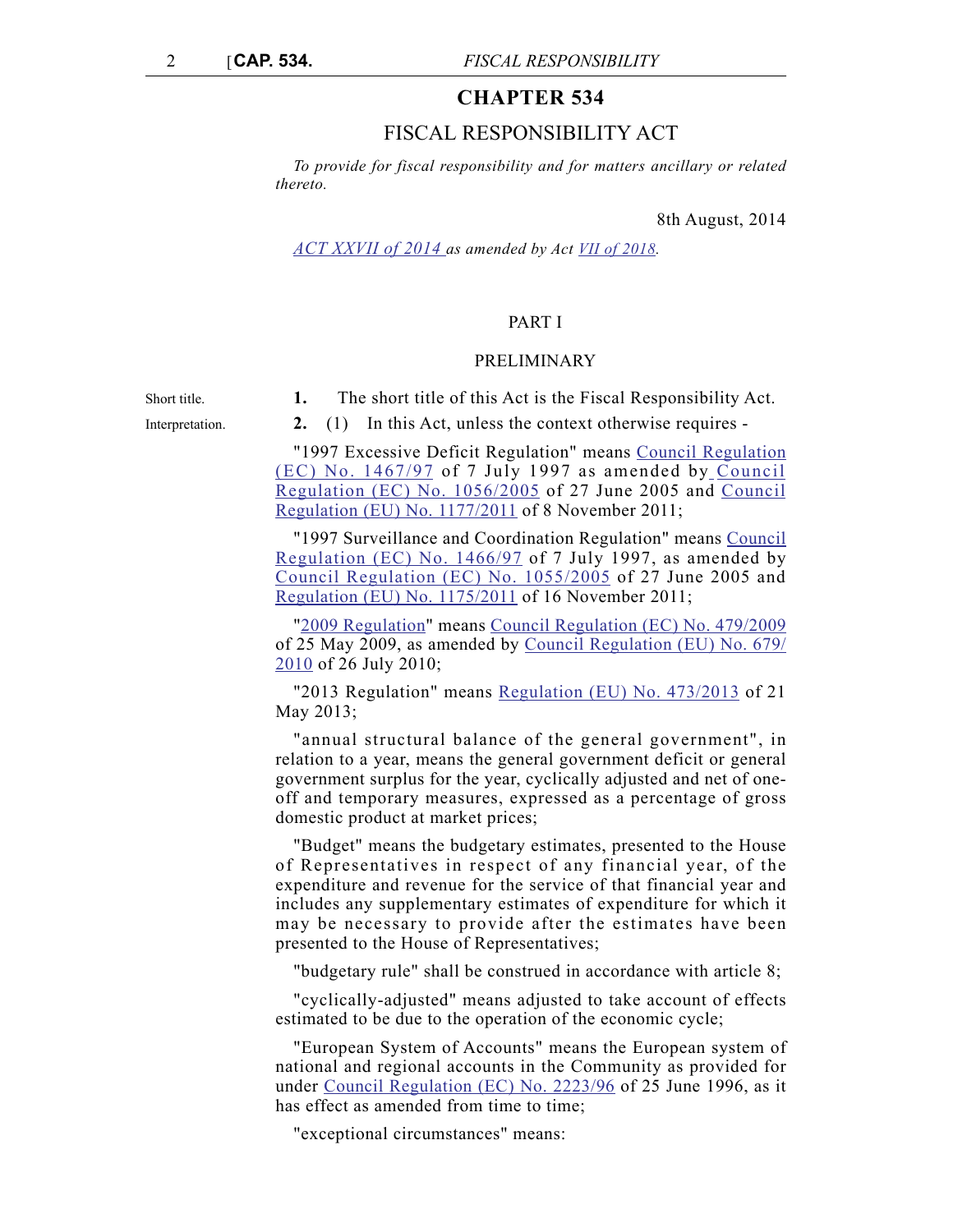- (*a*) a period during which an unusual event outside the control of the State has a major impact on the financial position of the general government, or
- (*b*) a period of severe economic downturn, within the meaning of the Stability and Growth Pact;

"fiscal stance" means the change in the annual structural balance of the general government, excluding interest payments on the general government debt expressed as a percentage of gross domestic product at market prices, for a year relative to the preceding year;

"general government", in relation to the State, shall be construed in accordance with the European System of Accounts;

"general government debt", in relation to a year, means the total gross debt at nominal value of the general government of the State which is outstanding at the end of the year, as arrived at in accordance with the [2009 Regulation](http://eur-lex.europa.eu/LexUriServ/LexUriServ.do?uri=OJ:L:2009:145:0001:0009:en:PDF);

"general government deficit", in relation to a year, means the net borrowing of the general government of the State for the year, as arrived at in accordance with the [2009 Regulation](http://eur-lex.europa.eu/LexUriServ/LexUriServ.do?uri=OJ:L:2009:145:0001:0009:en:PDF);

"general government surplus", in relation to a year, means the net lending of the general government of the State for the year, as arrived at in accordance with the [2009 Regulation](http://eur-lex.europa.eu/LexUriServ/LexUriServ.do?uri=OJ:L:2009:145:0001:0009:en:PDF);

"Government" means the Government of Malta unless otherwise specified;

"gross domestic product at market prices", in relation to a year, means gross domestic product of the State for the year at market prices, as arrived at in accordance with the European System of Accounts;

"House of Representatives" has the meaning as it has for the purposes of the [Constitution of Malta;](https://legislation.mt/eli/const/eng/pdf)

"Malta" has the same meaning as is assigned to it by article 124 of the [Constitution of Malta](https://legislation.mt/eli/const/eng/pdf);

"medium-term budgetary objective" means the medium-term budgetary objective required by the [Council Regulation \(EC\) No.](http://eur-lex.europa.eu/legal-content/EN/TXT/PDF/?uri=CELEX:31997R1466&from=EN) [1466/97;](http://eur-lex.europa.eu/legal-content/EN/TXT/PDF/?uri=CELEX:31997R1466&from=EN)

"Minister" means the Minister responsible for Finance;

"National Audit Office" means the National Audit Office set up by article 108 of the Constitution;

"official forecasts" means the macroeconomic and budgetary forecasts published by the Ministry for Finance for the purposes of fiscal planning;

"Stability and Growth Pact" means the [Council Regulation \(EC\)](http://eur-lex.europa.eu/legal-content/EN/TXT/PDF/?uri=CELEX:31997R1466&from=EN) [No. 1466/97](http://eur-lex.europa.eu/legal-content/EN/TXT/PDF/?uri=CELEX:31997R1466&from=EN), the [Council Regulation \(EC\) No. 1467/97](http://eur-lex.europa.eu/legal-content/EN/TXT/?uri=CELEX:31997R1467) and the Resolution of the European Council of 17 June 1997 on the Stability and Growth Pact;

"stability programme" means the stability programme required by Article 3(1) of the [Council Regulation \(EC\) No. 1466/97;](http://eur-lex.europa.eu/legal-content/EN/TXT/PDF/?uri=CELEX:31997R1466&from=EN)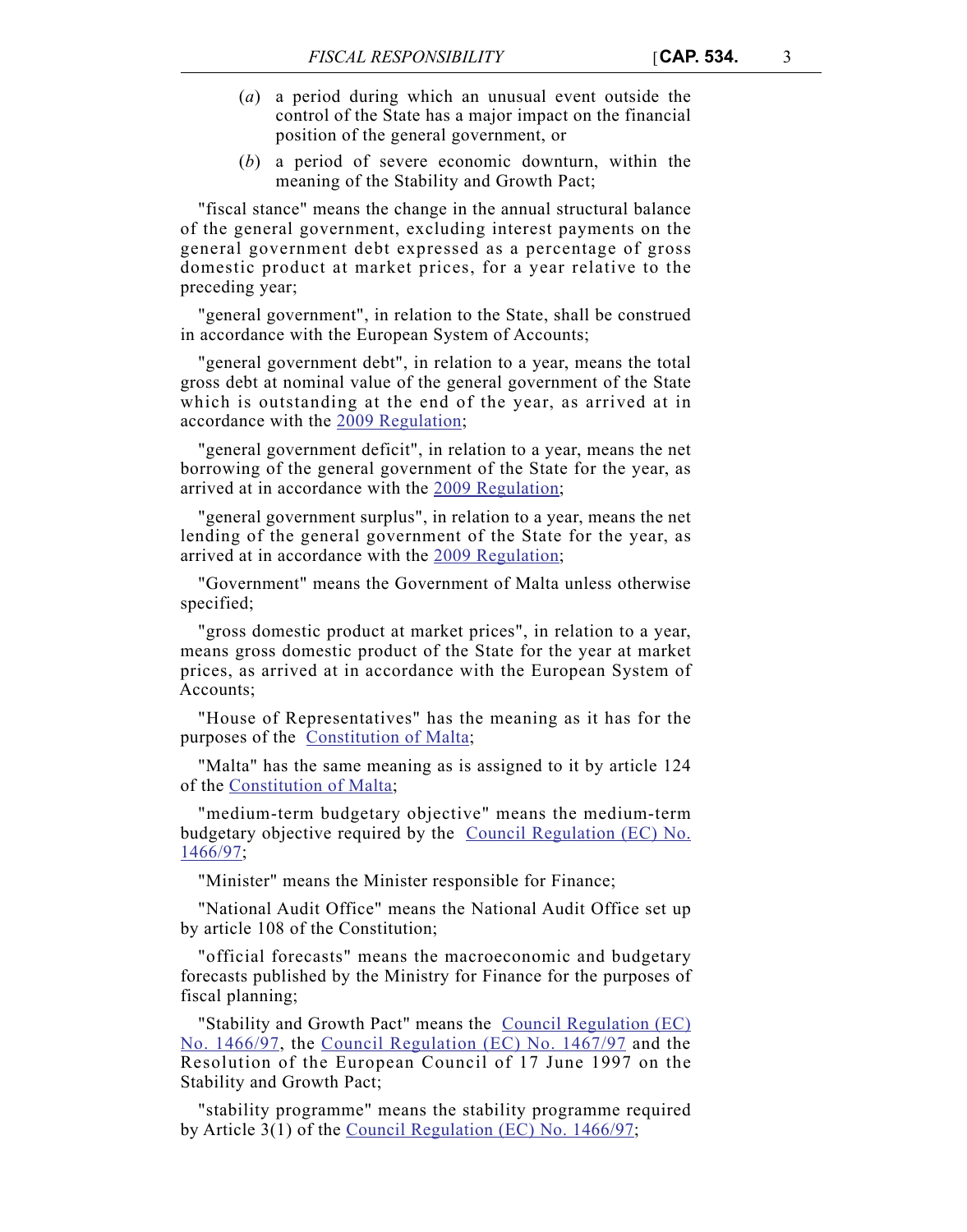"subsector", in relation to the general government, shall be construed in accordance with the European System of Accounts;

"Supplementary estimate" shall have the same meaning assigned to it by article 103 of the [Constitution of Malta.](https://legislation.mt/eli/const/eng/pdf)

(2) A word or expression used in this Act and in the Treaty on Stability, Coordination and Governance has, unless the contrary intention appears, the same meaning in this Act as in the Treaty on Stability, Coordination and Governance.

## Fiscal Responsibility

**3.** The Government shall define and carry out its fiscal and budgetary policies according to the following principles:

- (*a*) the principle of transparency whereby in setting out the budgetary targets and objectives and in carrying out its fiscal and budgetary policies, the Government has the obligation to make public all the information necessary to allow the assessment of the implementation of such fiscal and budgetary policies, the respective outcomes and the stance of central and local finances. In furtherance of this principle, Government shall, at the time of the presentation of its annual budget, disclose in statement form:
	- (i) any significant changes in the accounting standards, policies and practices affecting or likely to affect the computation of the prescribed fiscal indicators;
	- (ii) as far as is practicable and, consistent with the protection of the public interest, the contingent liabilities created by way of guarantees, the actual liabilities arising out of borrowings by Public Sector Undertakings and Special Purpose Vehicles and other equivalent instruments where liability for repayment is on the Government; all claims and commitments made by Government having potential budgetary implications, including revenue demands raised but not realised;
- (*b*) the principle of stability whereby Government shall carry out its fiscal and budgetary policy in a manner that will ensure medium-term predictability, consistent with the objective of maintaining macro-economic stability;
- (*c*) the principle of fiscal responsibility whereby Government shall carry out its fiscal and budgetary policy and manage budgetary resources, obligations and fiscal risks in a manner that ensures the sustainability of the fiscal position in the medium and long term such that the Government is able to manage financial risks and unforeseen events in future periods without having to introduce economically or socially destabilizing expenditure or revenue adjustments;

Fiscal responsibility. *Amended by: VII.2018.84.*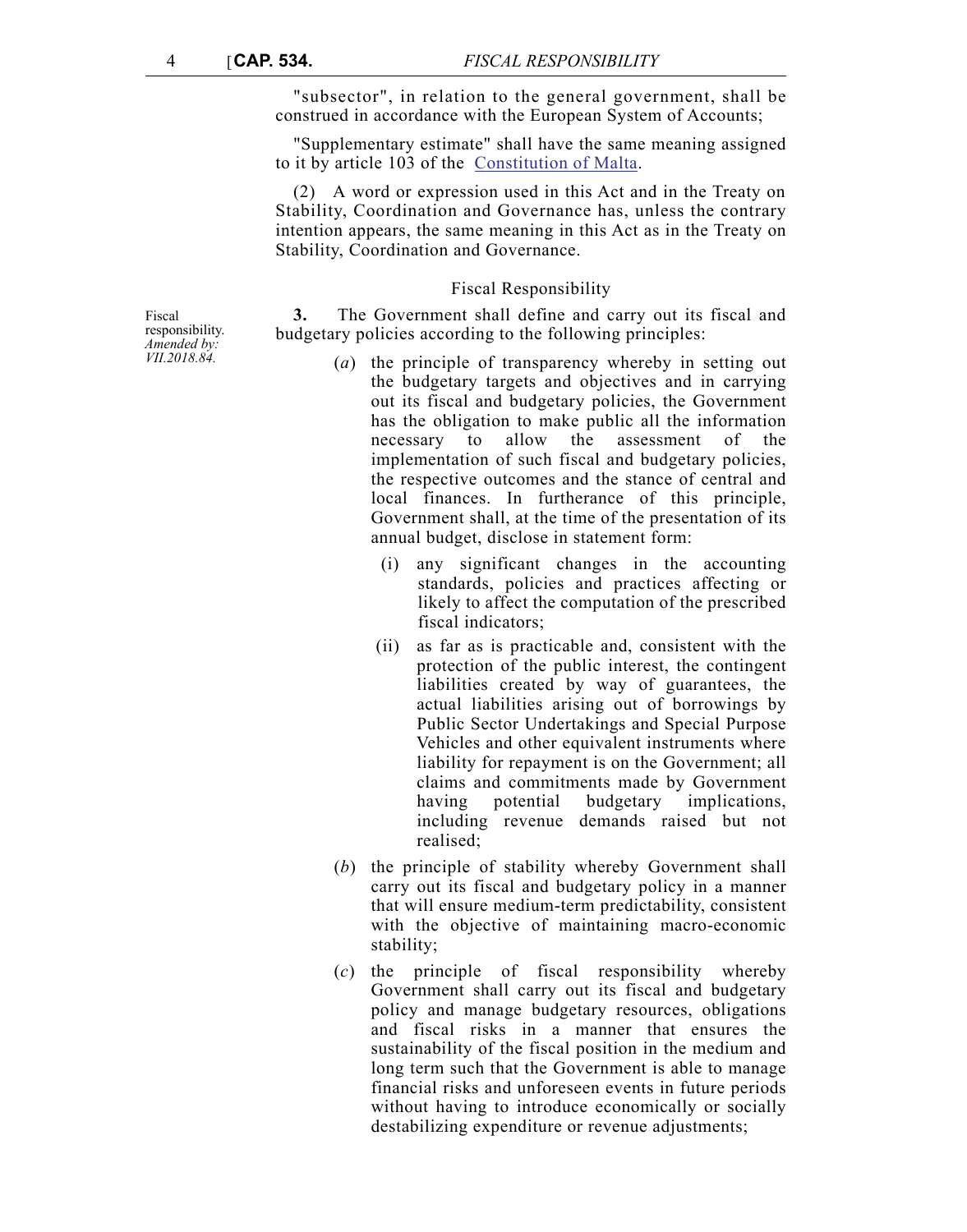- (*d*) the principle of equity whereby Government shall conduct its budgetary and fiscal policies taking into account the potential financial impact on current and future generations as well as the impact on medium and long term economic development while ensuring that the current generation funds the costs of its services;
- (*e*) the principle of efficiency whereby the Government's fiscal and budgetary policies shall be aimed at achieving an efficient use of scarce public resources requiring that economic efficiency is considered in defining fiscal policies and that public investment decisions, including those related to EU funded initiatives or other donors, are based *inter alia* on an economic appraisal as well as the assessment of the capacity to absorb the relevant funding levels;
- (*f*) the effective management of personnel spending whereby public sector employment and pay policies in respect of Ministries, Departments, public sector authorities, entities and agencies and Local Councils, except where expressly excluded by the Minister for Finance, shall be consistent with the fiscal and budgetary targets set out in the Medium Term Fiscal Strategy;
- (*g*) the principle of effective financial and asset management whereby Government shall implement its fiscal and budgetary policies according to the best practices for sound and effective financial and asset management. In furtherance of this principle, there shall be instituted a system of performance management and reporting, asset registers and the policies and procedures regulating the acquisition, use and disposal thereof, policies regulating funding decisions and risk management policies and practices.

**4.** The principles referred to in article 3 shall be equally applicable to the Local Councils, public sector authorities, entities and agencies that are fully or partially financed from the Consolidated Fund.

# Objectives of Fiscal and Budgetary Policy

**5.** Government shall pursue its fiscal and budgetary policy objectives, and formulate and execute its annual fiscal strategy in accordance with the fiscal rules specified in this Act.

- **6.** The objectives of fiscal policy shall be, but not limited, to: Objectives.
	- (*a*) achieve a balanced general government budget over the economic cycle;
	- (*b*) maintain the public debt at sustainable levels over the medium and long term;
	- (*c*) ensure and enable access to the broadest possible investor base for Government borrowing at the least possible cost over the medium to long term, within

Applicability of principles.

Fiscal and budgetary policy objectives.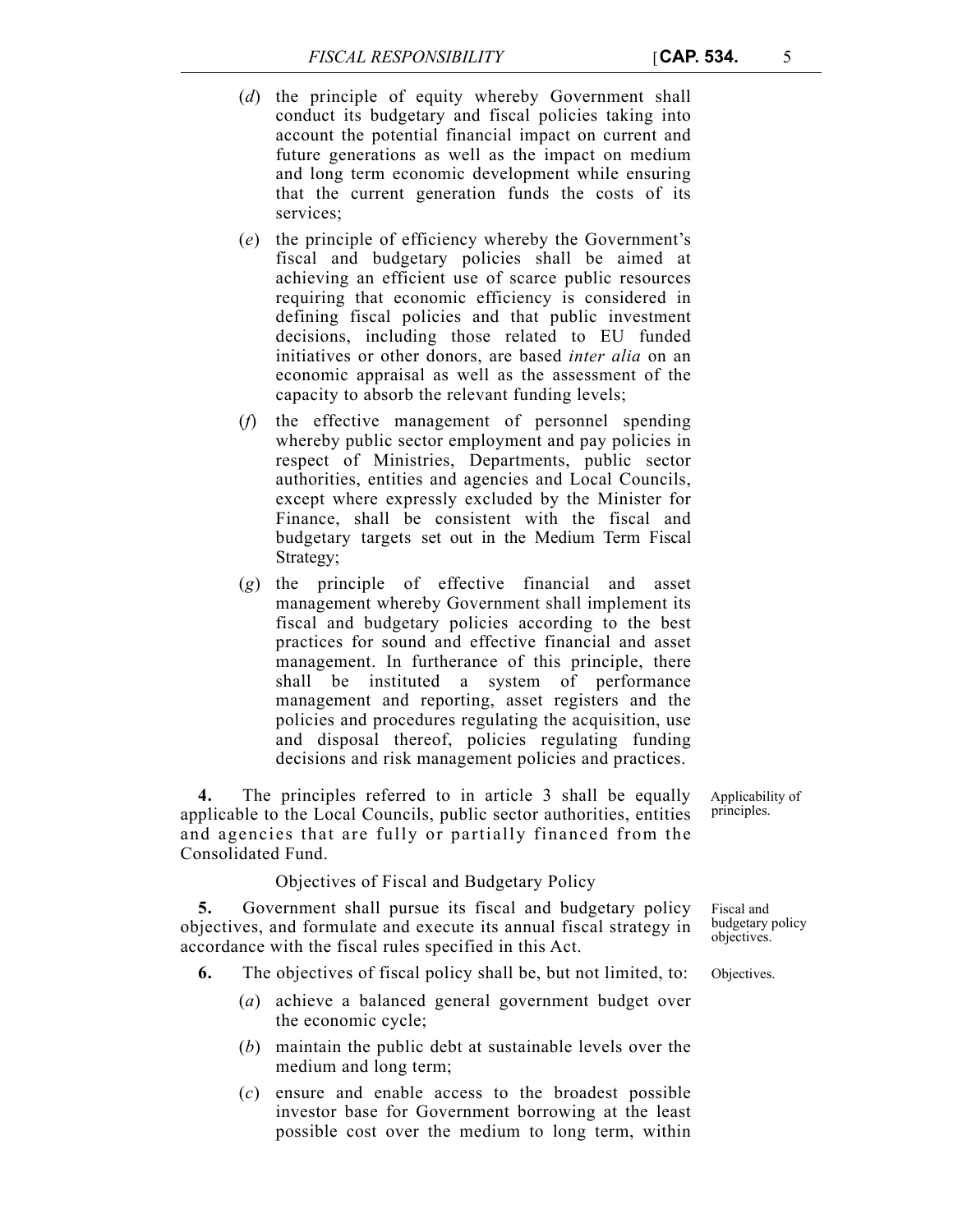tolerable levels of risk;

- (*d*) exercise prudent management of public sector assets, liabilities, and fiscal risks;
- (*e*) maintain an adequate level of fiscal reserves to service the public debt;
- (*f*) maintain the balance between revenue receipts and the revenue expenditure;
- (*g*) ensure certainty and predictability in the level of tax rates and composition of the tax base;
- (*h*) ensure that, as far as is reasonable and practicable, Government borrowing is used for productive purposes and the accumulation of capital assets, and not to finance recurrent expenditure;
- (*i*) manage Government guarantees and other contingent liabilities prudently with particular reference to the quality and level of such liabilities;
- (*j*) maintain the integrity of the tax systems by ensuring that special incentives, concessions and exemptions are kept at the appropriate level;
- (*k*) pursue tax policies with due regard to economic efficiency and compliance costs;
- (*l*) pursue non-tax revenue policies with due regard to cost recovery and equity;
- (*m*) pursue revenue and expenditure policies that would support economic growth, social equity and the general well-being of the population;
- (*n*) build up a revenue surplus for use in capital formation and productive expenditure;
- (*o*) disclose sufficient information to allow the public to scrutinize the conduct of fiscal policy and the state of the public finances;
- (*p*) ensure that Government uses resources and public assets in ways that give best value for money and in the best possible manner;
- (*q*) minimize the fiscal risks associated with the running of public sector undertakings and utilities providing public goods and services;
- (*r*) manage expenditure consistent with the level of revenue generated;
- (*s*) formulate budgets in a realistic and objective manner with due regard to the general economic outlook and revenue prospects, and minimize deviations during the course of the year;
- (*t*) ensure the discharge of current liabilities in a timely manner.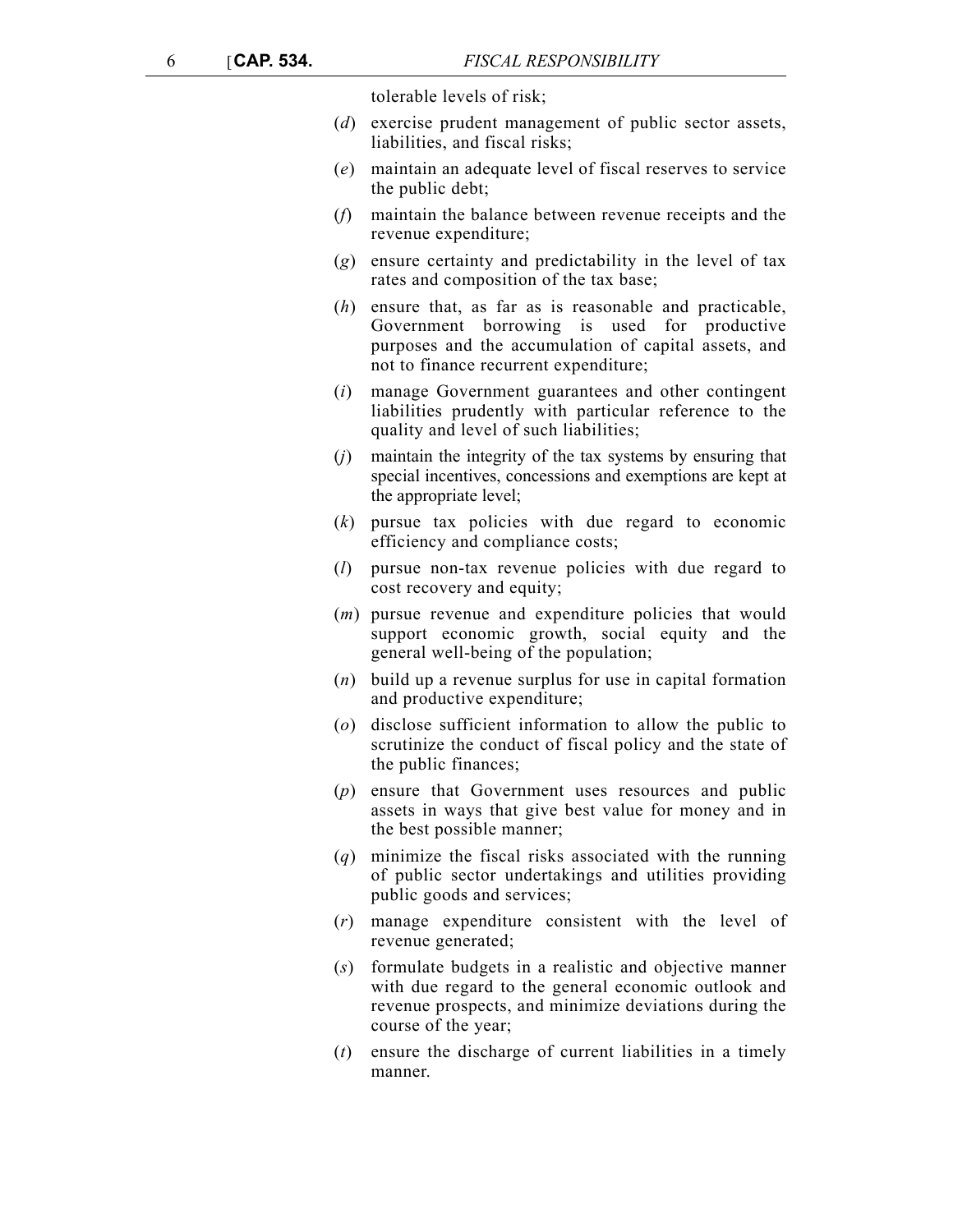# PART II

# FISCAL RULES

- **7.** (1) The Government shall endeavour to secure that:
	- (*a*) the requirement imposed by article 8, and
	- (*b*) the requirement imposed by article 9,

which derive from Articles 3 and 4 respectively of the Treaty on Stability, Coordination and Governance, are complied with.

(2) The official forecasts shall set out the data required to assess whether the requirement specified in sub-article (1)(*a*) is complied with.

**8.** (1) The budgetary rule is that for each year either: Budgetary rule.

- (*a*) the budget condition, as set out in sub-article (2), or
- (*b*) the adjustment path condition, as set out in sub-article  $(4)$ ,

is satisfied.

- (2) The budget condition is that either:
	- (*a*) the budgetary position of the general government is in balance or in surplus, or
	- (*b*) the requirement in paragraph (*a*) is not met only as a result of exceptional circumstances and the failure to meet it does not endanger fiscal sustainability in the medium-term.

(3) The requirement in sub-article  $(2)(a)$  shall be deemed to be respected if the annual structural balance of the general government is at the medium-term budgetary objective.

- (4) The adjustment path condition is that either:
	- (*a*) the annual structural balance of the general government is converging towards the medium-term budgetary objective in line with the timeframe set in accordance with the [Council Regulation \(EC\) No.](http://eur-lex.europa.eu/legal-content/EN/TXT/PDF/?uri=CELEX:31997R1466&from=EN) [1466/97,](http://eur-lex.europa.eu/legal-content/EN/TXT/PDF/?uri=CELEX:31997R1466&from=EN) or
	- (*b*) the requirement in paragraph (*a*) is not met only as a result of exceptional circumstances and the failure to meet it does not endanger fiscal sustainability in the medium-term.

**9.** When the ratio of general government debt to gross domestic product at market prices exceeds 60 per cent, the ratio shall be reduced in accordance with the [Council Regulation \(EC\)](http://eur-lex.europa.eu/legal-content/EN/TXT/?uri=CELEX:31997R1467) [No. 1467/97](http://eur-lex.europa.eu/legal-content/EN/TXT/?uri=CELEX:31997R1467) until the ratio reaches 60 per cent.

**10.** (1) Subject to the provisions of sub-article (2), the lower limit of the medium-term budgetary objective shall be an annual structural balance of the general government of minus 0.5 per cent of gross domestic product at market prices.

(2) If the ratio of general government debt to gross domestic product at market prices is significantly below 60 per cent, and the

Ratio of general government debt to gross domestic product.

Lower limit of the medium-term budgetary objective.

Requirements of the Treaty on Stability, Coordination and Governance.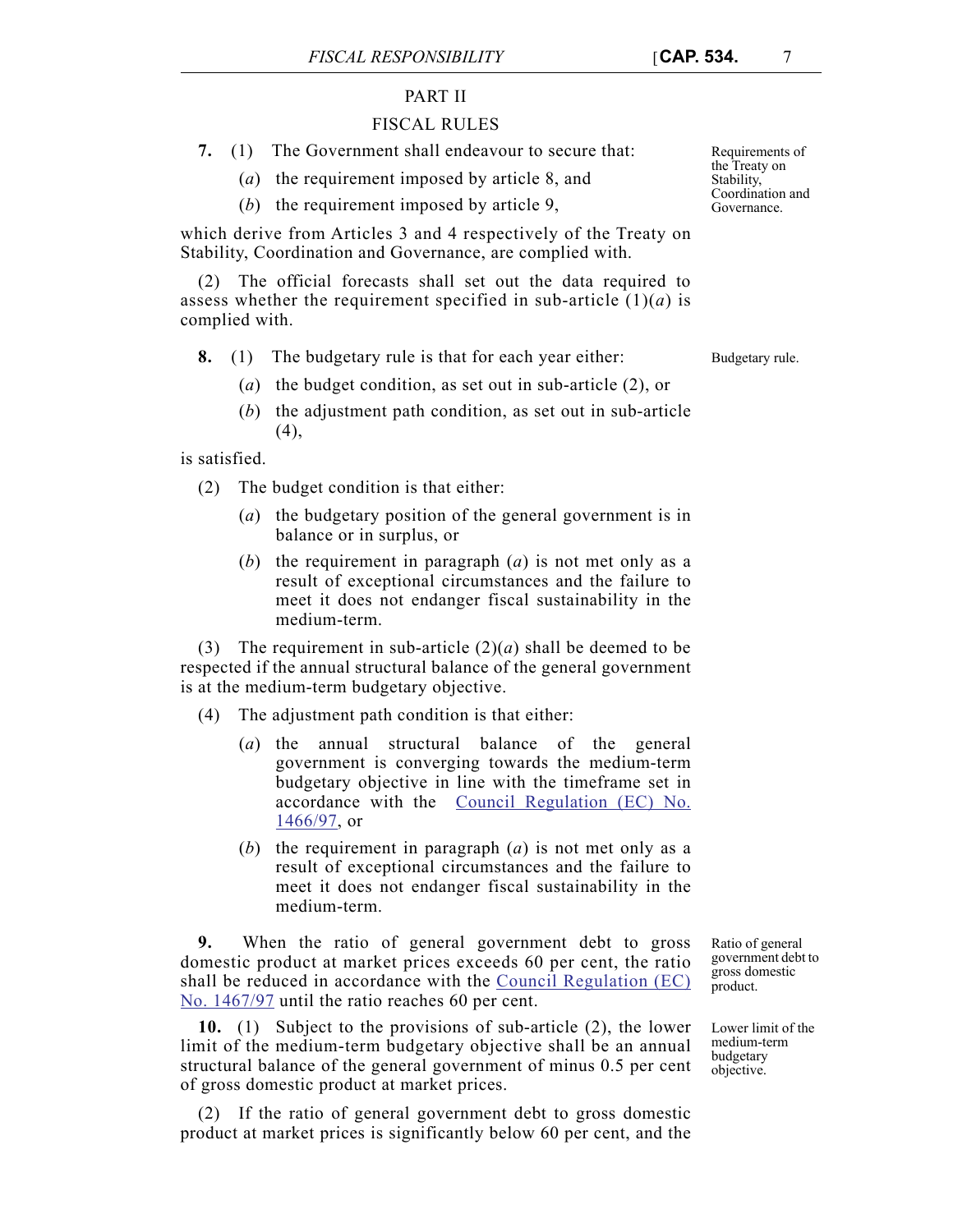risks in terms of long-term sustainability of public finances are low, the lower limit of the medium-term budgetary objective shall be an annual structural balance of the general government of minus 1 per cent of gross domestic product at market prices.

**11.** (1) If the European Commission addresses a warning to the Malta under Article 6(2) of the [Council Regulation \(EC\) No. 1466/](http://eur-lex.europa.eu/legal-content/EN/TXT/PDF/?uri=CELEX:31997R1466&from=EN) [97](http://eur-lex.europa.eu/legal-content/EN/TXT/PDF/?uri=CELEX:31997R1466&from=EN) or if the Government considers that there is a failure to comply with the budgetary rule which constitutes a significant deviation for the purposes of Article 6(3) of that Regulation, the Government shall, within two months, prepare and lay before House of Representatives a plan specifying what is required to be done for securing compliance with the budgetary rule.

- (2) The plan shall:
	- (*a*) specify the period over which compliance with the budgetary rule is to be achieved,
	- (*b*) if that period is longer than a year, specify annual targets to be met in moving towards such compliance,
	- (*c*) specify the size and nature of the revenue and expenditure measures that are to be taken to secure such compliance, and
	- (*d*) outline how any revenue and expenditure measures that are to be taken will relate to different subsectors of the general government.
- (3) The provisions made by the plan shall be consistent with:
	- (*a*) the rules of the Stability and Growth Pact,
	- (*b*) any recommendations made to Malta under the Stability and Growth Pact in relation to the period over which compliance with the budgetary rule is to be achieved and the size of measures to be taken to secure such compliance, and
	- (*c*) the current stability programme.

(4) If the Government considers that exceptional circumstances have arisen during the period specified in the plan, the things specified in the plan shall no longer be required to be done; but when the Government considers that the exceptional circumstances have ceased to exist, the Government shall, unless there is no longer a failure such as is mentioned in sub-article (1), within two months prepare and lay before the House of Representatives a new plan under that sub-article.

(5) If the Government considers that a failure to comply with the budgetary rule is likely to occur, the Government may, within two months, prepare and lay a statement before the House of Representatives outlining the steps the Government intends to take to avoid such a failure.

European Commission warning.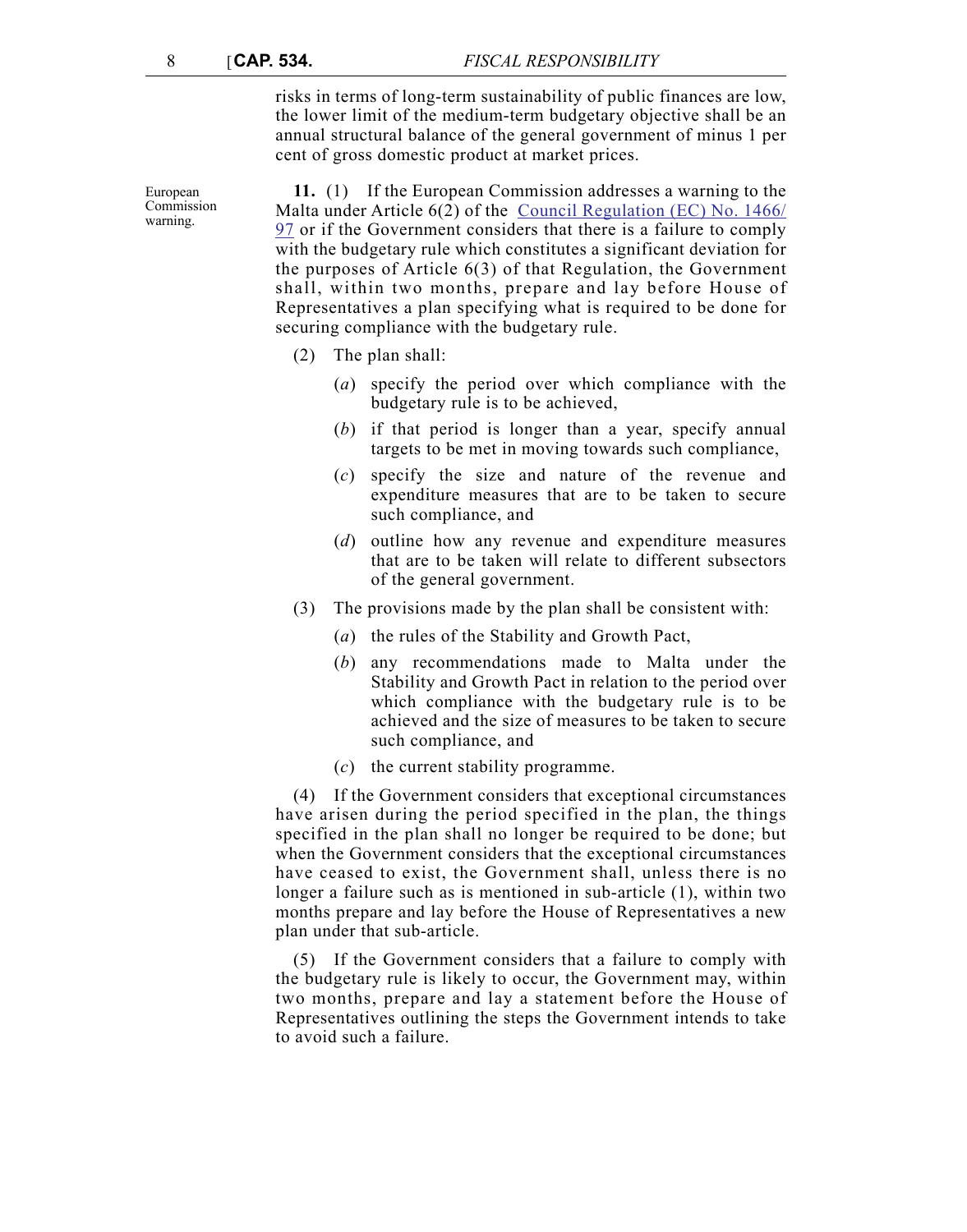# PART III

# MONITORING OF FISCAL RULES AND ENDORSEMENT OF OFFICIAL FORECASTS

**12.** The Ministry for Finance shall be responsible to publish Official forecasts. official forecasts to be used in the context of the national mediumterm fiscal plan and the draft budget, and such forecasts must also be submitted simultaneously to the Fiscal Council endorsement for the purposes of the [2013 Regulation](http://eur-lex.europa.eu/legal-content/EN/TXT/PDF/?uri=CELEX:32013R0473&from=EN).

**13.** (1) The Fiscal Council shall monitor, and at least once in each year provide an assessment of, whether any obligation under articles  $7(1)(a)$  or  $11(1)$ , or to do things specified in a plan under article 11(2), is being complied with.

Provided that, in the first year after the coming into force of this Act, and, if the Council is not yet constituted, the monitoring and assessment exercise shall be carried out by competent experts identified by the National Audit Office, selected on the basis of their knowledge, experience and independence. In the selection or appointment of such officials the National Audit Office shall have regard to the desirability of their having competence and experience in domestic or international macroeconomic or fiscal matters.

(2) An assessment under sub-article (1) shall include an assessment of whether, in the opinion of the Fiscal Council:

- (*a*) exceptional circumstances exist or have ceased to exist,
- (*b*) there is a failure such as is referred to in article 11(1), and
- (*c*) during any period specified in a plan under article 11(2), progress towards securing compliance with the budgetary rule is being made in accordance with the plan.
- (3) The Fiscal Council shall:
	- (*a*) endorse, as it considers appropriate, the macroeconomic and fiscal forecasts prepared by the Ministry for Finance and provide an assessment of the official forecasts, and
	- (*b*) analyse and assess whether the Government's Medium Term Fiscal Policy Statement and Medium Term Fiscal Policy Strategy are compliant with the provisions of the Act, issue an opinion and any appropriate opinion and any appropriate recommendations;
	- (*c*) in relation to each National Medium Term Fiscal Plan, Stability Programme, Annual Draft Budget and Annual Budget, provide an assessment of whether the fiscal stance for the year or years concerned is, in the opinion of the Fiscal Council, conducive to prudent economic and budgetary management, and in conformity with the provisions of this Act, including by reference to the provisions of the Stability and Growth Pact;

Monitoring by the Fiscal Council. *Amended by: VII.2018.85.*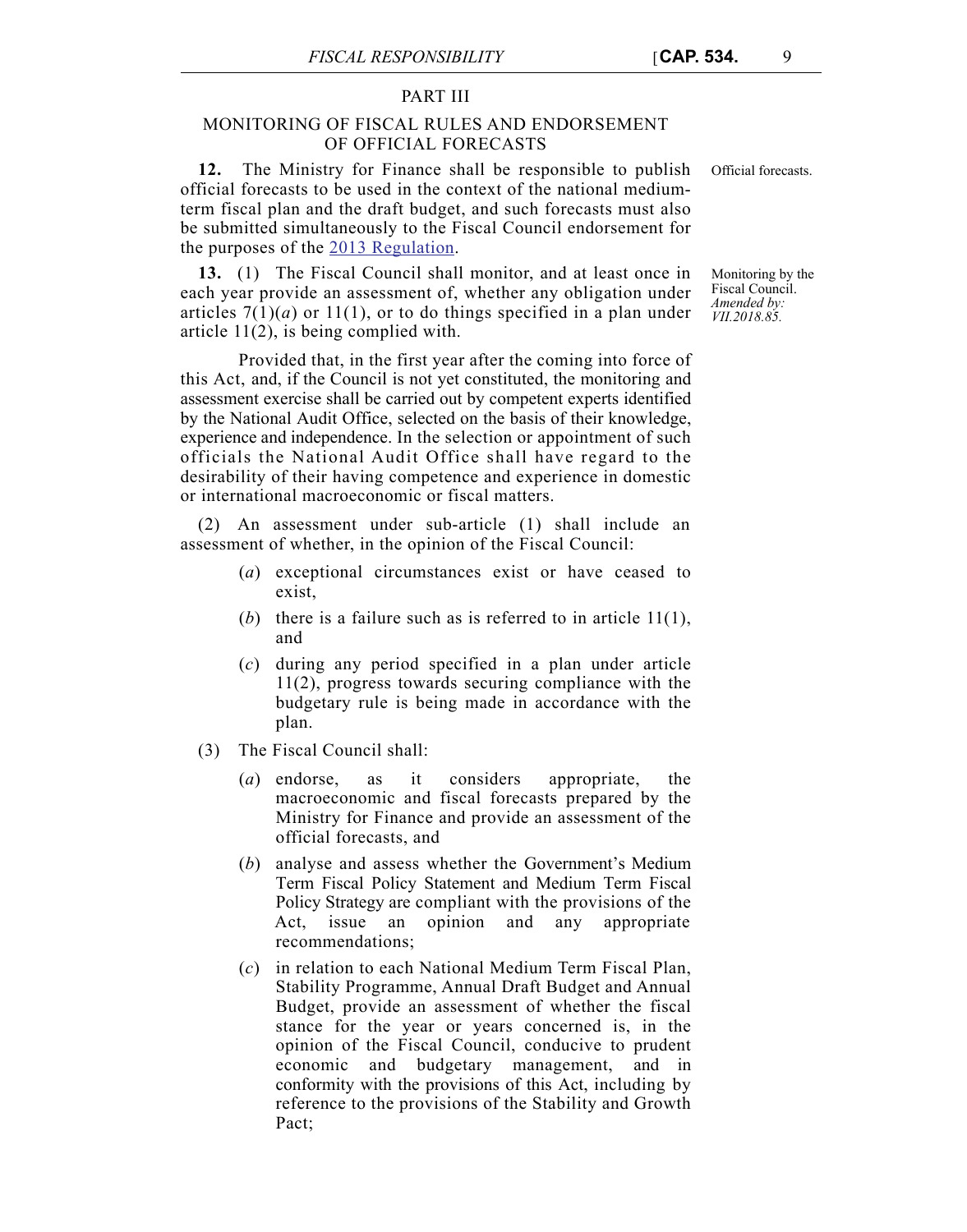- (*d*) assess the Government's budgetary performance against the fiscal targets and policies specified in the Medium Term Fiscal Strategy and its compliance with the provisions of this Act;
- (*e*) analyse and issue an opinion and any recommendations pursuant to the Government's publication of the half-yearly and the annual report on the execution of the budget including an *ex post* evaluation of macroeconomic and fiscal forecasts;
- (*f*) provide information and advice to Government and the Public Accounts Committee concerning any legislative proposals on the maintenance of fiscal discipline and the transparency of the fiscal and the budgetary policies and processes.

(4) The Fiscal Council shall, as soon as is practicable after completing an assessment under this article, give a copy of the assessment to the Minister and publish the assessment within the period of ten days beginning on the day on which the copy is so given.

(5) The Fiscal Council shall be responsible to arrange for the dissemination in such form and manner, as considered appropriate, of such information as it may appear expedient, to give to the public:

- (*a*) a fair representation of the medium-term sustainability of government finances and;
- (*b*) a sufficient understanding of whether any obligation under articles  $7(1)$  or  $11(1)$ , or to do things specified in a plan under article 11(2), is being complied with.

(6) The opinions and the recommendations of the Fiscal Council shall be considered by Government when preparing and approving its Medium Term Fiscal Strategy and the annual budget.

(7) If the Government does not accept an assessment of the Fiscal Council in relation to any of the matters referred to in subarticle (2), the Minister shall, within two months of being given a copy of the assessment under sub-article (4), prepare and lay before the House of Representatives a statement of the Government's reasons for not accepting it.

## PART IV

## BUDGETARY PROCESS

### Business and Financial Plans

**14.** (1) Each Ministry, Department, Public Sector Authority, Entity and Agency, and Local Council that are in receipt of a Government subvention shall prepare a three-year rolling Business and Financial Plan as prescribed, from time to time, by the Minister for Finance. Such plans shall be submitted to the Ministry for Finance. Business and Financial Plans shall be based on the most recently announced Medium Term Fiscal Strategy.

(2) The Ministry for Finance may issue guidelines for the

Business and financial plans.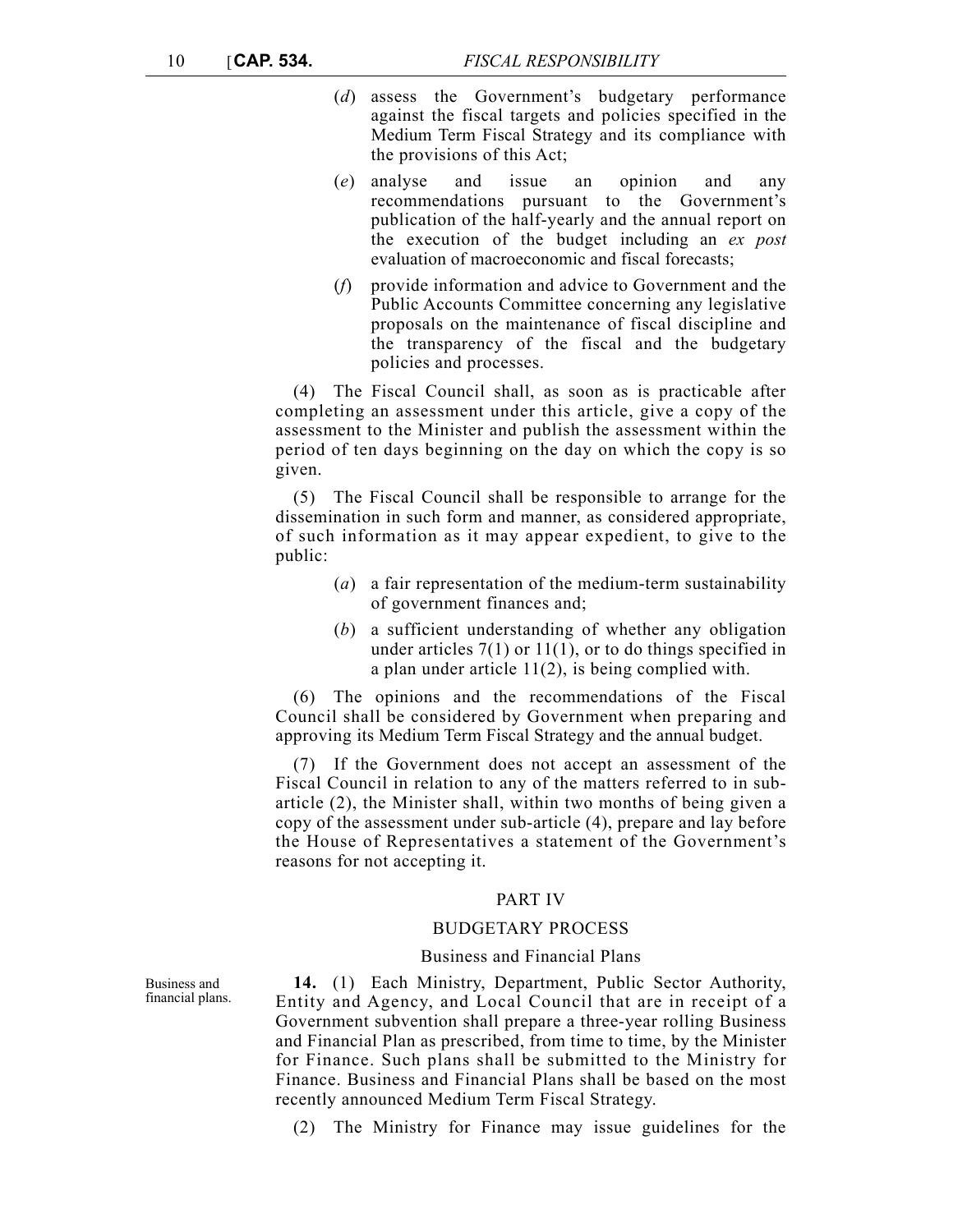preparation of the Business and Financial Plans.

(3) Responsibility for the preparation of the Business and Financial Plans or failure thereof rests entirely with the respective Ministry, Department, Public Sector Authority, Entity and Agency and Local Council. Failure to submit a Business and Financial Plan by any Ministry, Department, Public Sector Authority, Entity and Agency and Local Council automatically gives the right to the Ministry for Finance to allocate funds upon its own discretion.

(4) The Ministry for Finance may propose amendments in the Business and Financial Plans where it deems it necessary in order to ensure compliance with Government's Medium Term Fiscal Strategy as defined by this Act, including compliance with the fiscal rules and spending targets. Where necessary, proposed amendments shall be submitted to the respective Ministry, Department, Public Sector Authority, Entity and Agency, and Local Council that are in receipt of a Government subvention.

(5) The Ministry, Department, Public Sector Authority, Entity and Agency, and Local Council that are in receipt of a Government subvention that receive a revised business and financial plan shall either endorse the proposal of the Ministry for Finance or provide a detailed reply highlighting any disagreements with the proposal. The reply should be sent to the Ministry for Finance on the first week of September. Failure to send a reply in the due time shall be deemed to constitute a *prima facie* acceptance of the proposed revision by the Ministry for Finance.

#### Medium Term Fiscal Strategy

**15.** (1) In every financial year, the Government shall lay on the table of the House, the Medium Term Fiscal Strategy made up of a Medium Term Fiscal Policy Statement and the Fiscal Policy Strategy.

Medium term fiscal strategy. *Amended by: VII.2018.86.*

(2) The Medium Term Fiscal Policy Statement shall set forth the Government's fiscal objectives, strategic priorities and a threeyear rolling target for fiscal management together with a description of any underlying assumptions.

The macroeconomic and fiscal forecasts shall be endorsed by the Fiscal Council and made public.

(3) In particular, and without prejudice to the provisions of sub-article (2), the medium term fiscal policy statement shall include an assessment of sustainability relating to:

- (*a*) the balance between revenue receipts and expenditure;
- (*b*) the use of capital receipts including open market borrowings for generating productive assets; and
- (*c*) the estimated yearly pension liabilities worked out on actuarial basis, for the next ten years, within such period as Government may, by order, specify.

(4) The macroeconomic framework underlying the Medium Term Fiscal Policy Statement shall contain information on the macroeconomic situation and forecasts for:

(*a*) the current budget year and at least the next three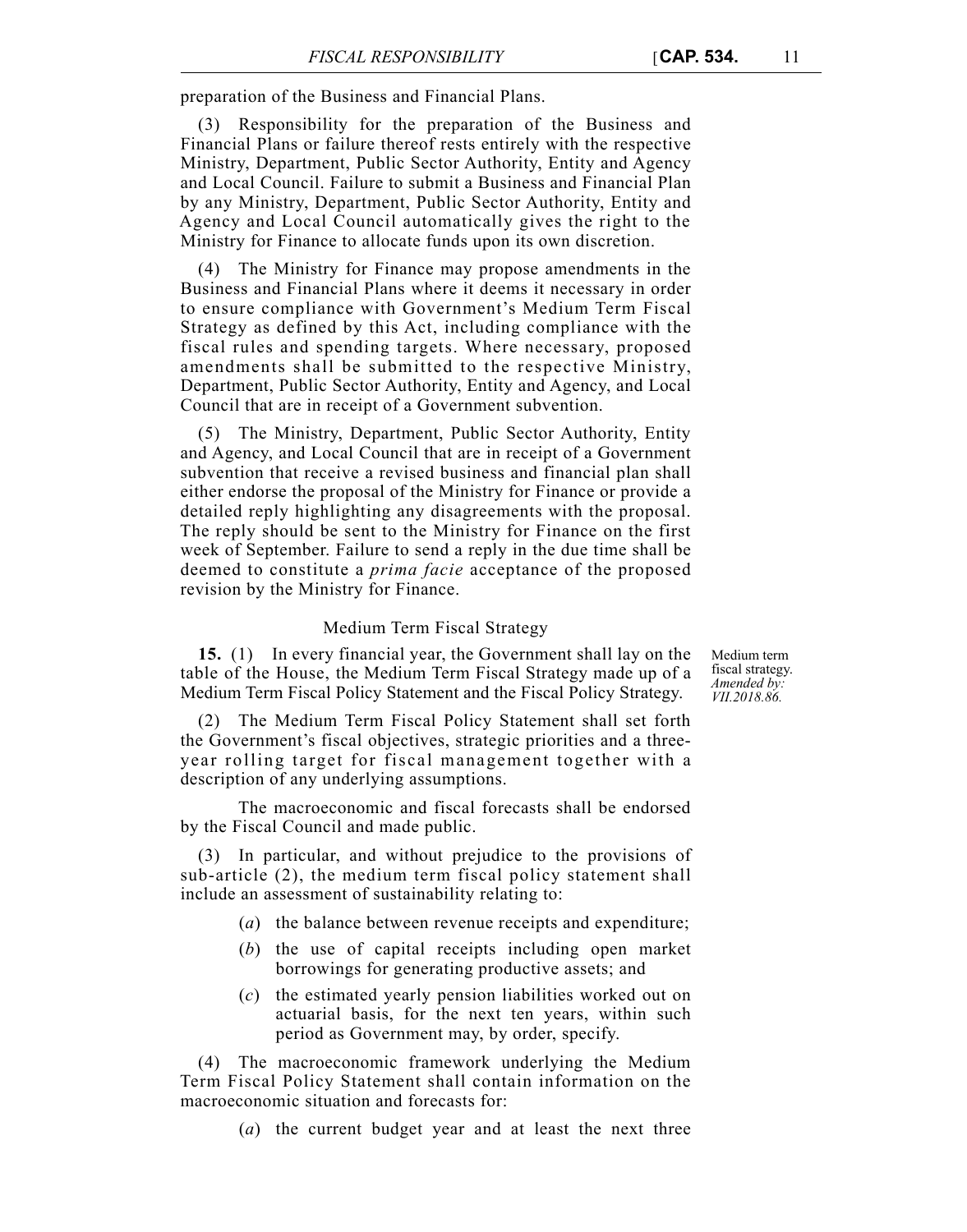financial years and actual out-turns for the two previous budget years;

- (*b*) the gross domestic product and its components;
- (*c*) consumer prices and the gross domestic product deflator;
- (*d*) employment and unemployment;
- (*e*) the current account position of the balance of payments;
- (*f*) the methodologies, assumptions and relevant parameters underlying the forecasts;
- (*g*) a statement of the consistency or differences with the forecasts from the European Commission, and, if appropriate, those of other independent bodies, including a comparison of the main economic assumptions;
- (*h*) an ex-post evaluation based on objective criteria, of macroeconomic forecasts of at least four years, clearly identifying forecast errors and biases. The evaluation is to be made public.

(5) The fiscal framework underlying the Medium Term Fiscal Policy Statement shall contain actual results for the two previous budget years, estimated results for the current budget year, spending ceilings for the forthcoming budget year and two further years conditional on the revenue forecasts and consistent with the fiscal rules, and covering:

- (*a*) the total balance of the general government budget as a percentage of Gross Domestic Product (GDP);
- (*b*) the total of the general government recurrent expenditure as a percentage of Gross Domestic Product (GDP);
- (*c*) the total of general government capital expenditure as a percentage of Gross Domestic Product (GDP);
- (*d*) personnel expenses for the general government budget as a percentage of Gross Domestic Product (GDP);
- (*e*) the ceilings on the issuance of guarantees by the Government through the Ministry for Finance;
- (*f*) the primary balance of the general government budget.

(6) The fiscal framework in the Medium Term Fiscal Policy Statement shall also contain:

- (*a*) updated forecasts for the current budget year and three further years and actual results for the two previous budget years for the general government budget and other budgets specified in the general government budget for:
	- (i) level of budgetary revenues by classification of the main categories of revenues;
	- (ii) level of budgetary expenditures by economic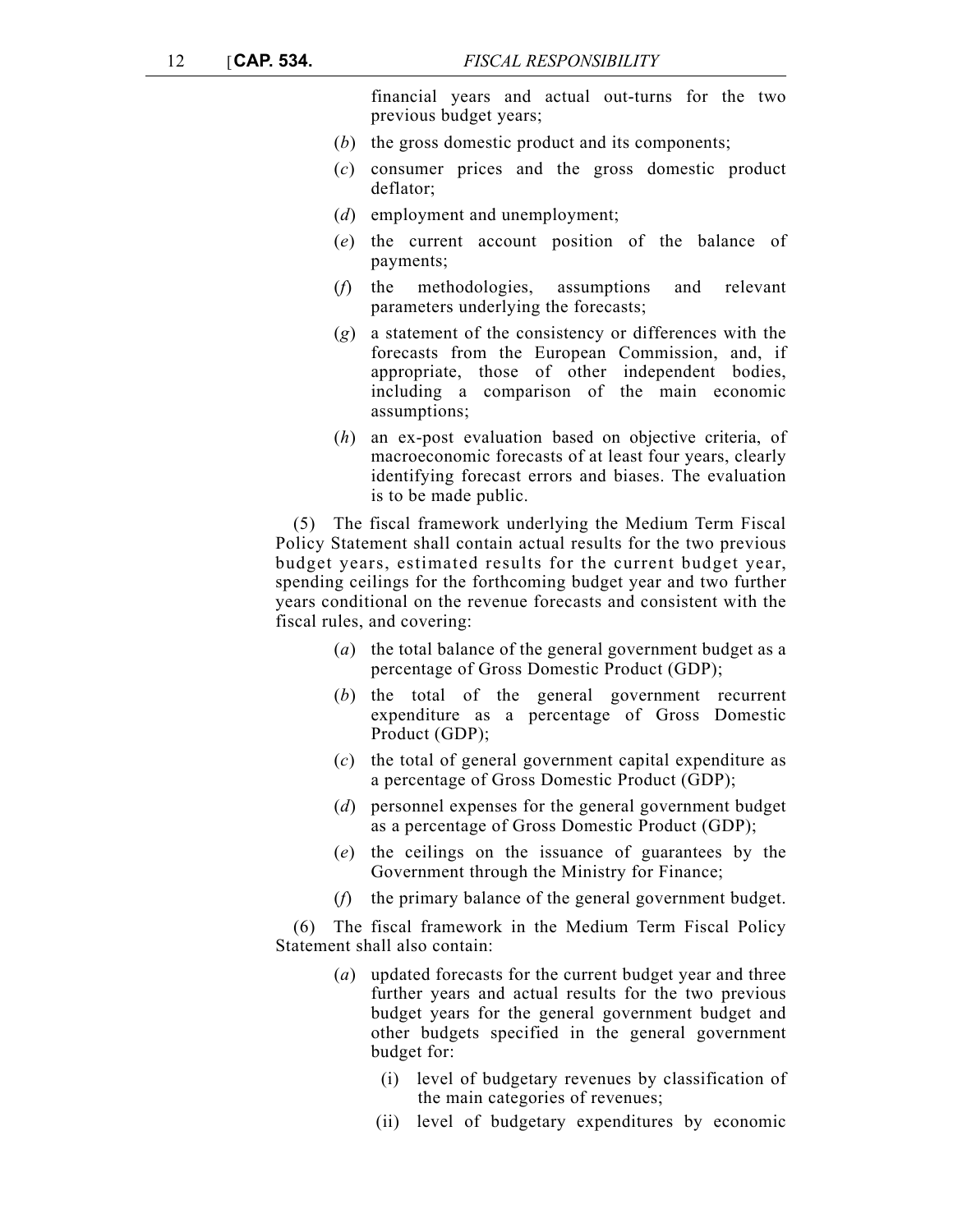and functional classifications;

- (iii) the balance between total operating expenses and total operating revenues;
- (iv) the contingency reserve;
- (v) capital expenditures;
- (vi) level of general government debt;
- (vii) any other information which the Minister for Finance may determine as material to the medium term fiscal strategy;
- (viii) key assumptions on which the above numbers are based; and
- (ix) sensitivity analysis based on objective criteria, taking account of possible changes in macroeconomic conditions, including growth and interest rates. The sensitivity analysis shall be guided by the performance of past forecasts and shall endeavour to take into account relevant risk scenarios.
- (*b*) an explanation of the fiscal policies in relation to fiscal responsibility principles and fiscal rules, and any temporary measures to be implemented to ensure compliance;
- (*c*) an analysis and explanation of medium term fiscal policies with an impact on general government finances broken down into:
	- (i) revenue policy, including planned changes to taxes and policies affecting other revenues;
	- (ii) deficit and debt policy, including an analysis of debt sustainability; and
	- (iii) expenditure policy, including expenditure priorities aggregate expenditure intentions, including for the general government budget and other budgets; and expenditure ceilings and other targets or limits implied by or required by the fiscal rules;
- (*d*) a description of how medium term fiscal targets comply with the required adjustment towards the medium term budgetary objectives compliant with the provisions of this Act;
- (*e*) a fiscal risk statement, based on the independent assessment by the Fiscal Council of the official forecasts produced by virtue of article  $13(3)(a)$  and taking into account the *ex post* assessment of the Fiscal Council produced by virtue of article 13(3)(e), including any commitments and contingent liabilities not included in the fiscal forecasts, and all other circumstances which may have a material effect on the fiscal and economic forecasts and which have not already been incorporated into the fiscal forecasts, as well as information on the losses and outstanding payments of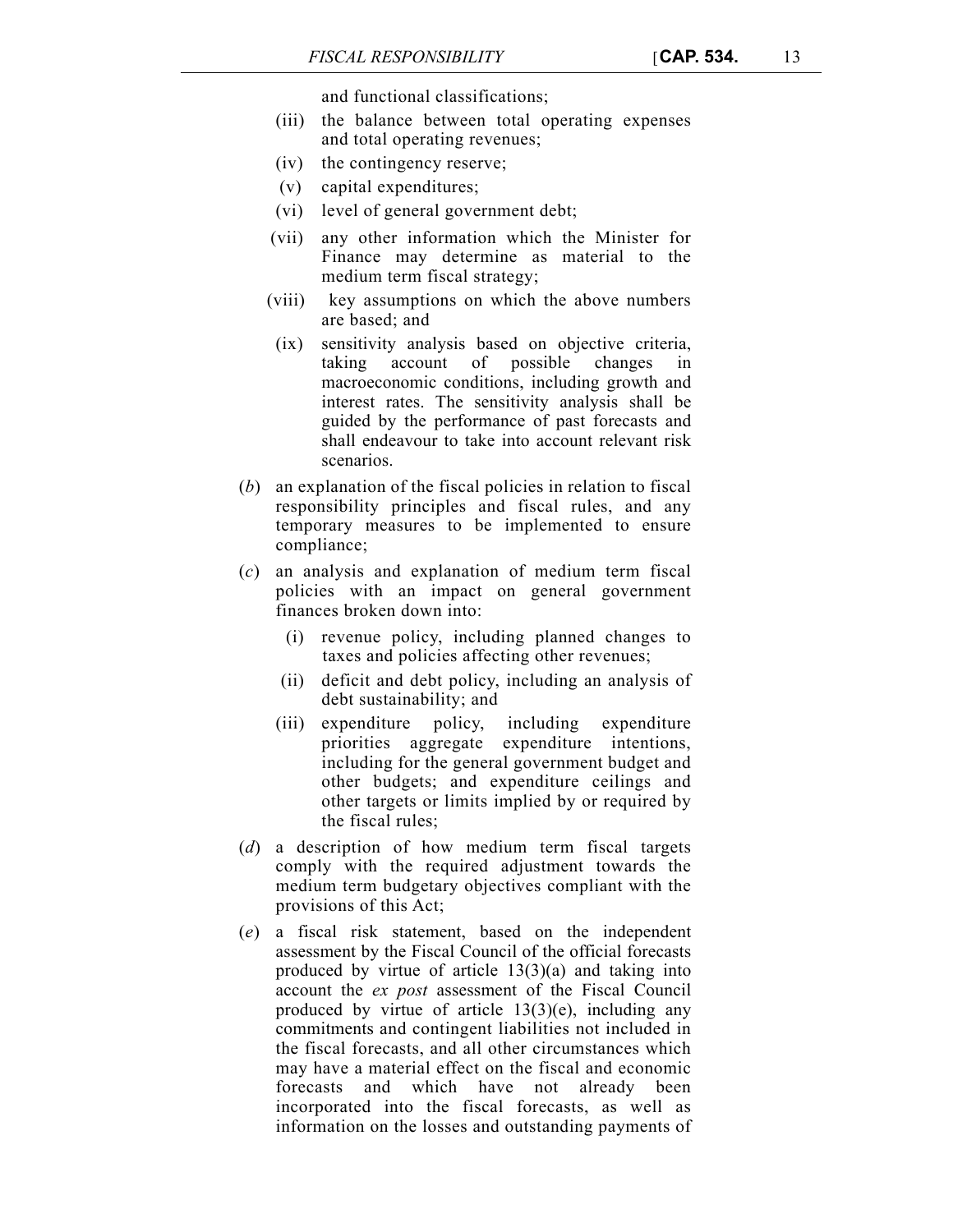the state-owned enterprises;

- (*f*) an account of current and future actions to be taken following any identification of significant bias in macroeconomic forecasts pursuant to sub-article (4)(h);
- (*g*) an analysis of the consistency of the updated medium term fiscal strategy with the previous medium term fiscal strategy, providing an explanation of significant changes;
- (*h*) projections of each major expenditure and revenue item of the general government with more specifications on the central government and social security level, for the budget year and the following three years based on unchanged policies.

(7) The Medium Term Fiscal Policy Strategy shall set out an aggregated level of the Government's spending plans for the forthcoming budget year, the three subsequent years, estimated actual results for the current year, and actual results for the two previous years containing:

- (*a*) expenditure priorities and their rationale, including an explanation of how the Government intends to improve policy, the efficiency, effectiveness and equity of service delivery, the quality of its regulatory activities, and its initiatives to reduce barriers to business and encourage private sector growth in various sectors;
- (*b*) the public investment program, including the Government priorities and its justifications for same.

(8) The Medium Term Fiscal Policy Strategy shall contain a statement of responsibility signed by the Prime Minister and the Minister for Finance attesting to the reliability and completeness of the information in the medium term fiscal strategy and compliance with principles of fiscal responsibility.

(9) Pursuant to the [2013 Regulation](http://eur-lex.europa.eu/legal-content/EN/TXT/PDF/?uri=CELEX:32013R0473&from=EN), the National Medium Term Fiscal Plan, to be published ideally by the 15th April but not later than the 30th April, shall be based on the Medium Term Fiscal Policy Statement and Fiscal Policy Strategy updated with the latest official forecasts as appropriate.

#### Annual Draft Budget

**16.** (1) The Ministry for Finance shall prepare a Draft Budgetary Plan for the forthcoming year based on the Medium Term Fiscal Plan projections as updated by the most up to date macroeconomic projections.

(2) The draft budgetary plan shall contain the following information for the forthcoming year:

- (*a*) the targeted budget balance for the general government as a percentage of Gross Domestic Product (GDP), broken down by subsector of general government;
- (*b*) the projections at unchanged policies for expenditure

Annual Draft Budget. *Amended by: VII.2018.87.*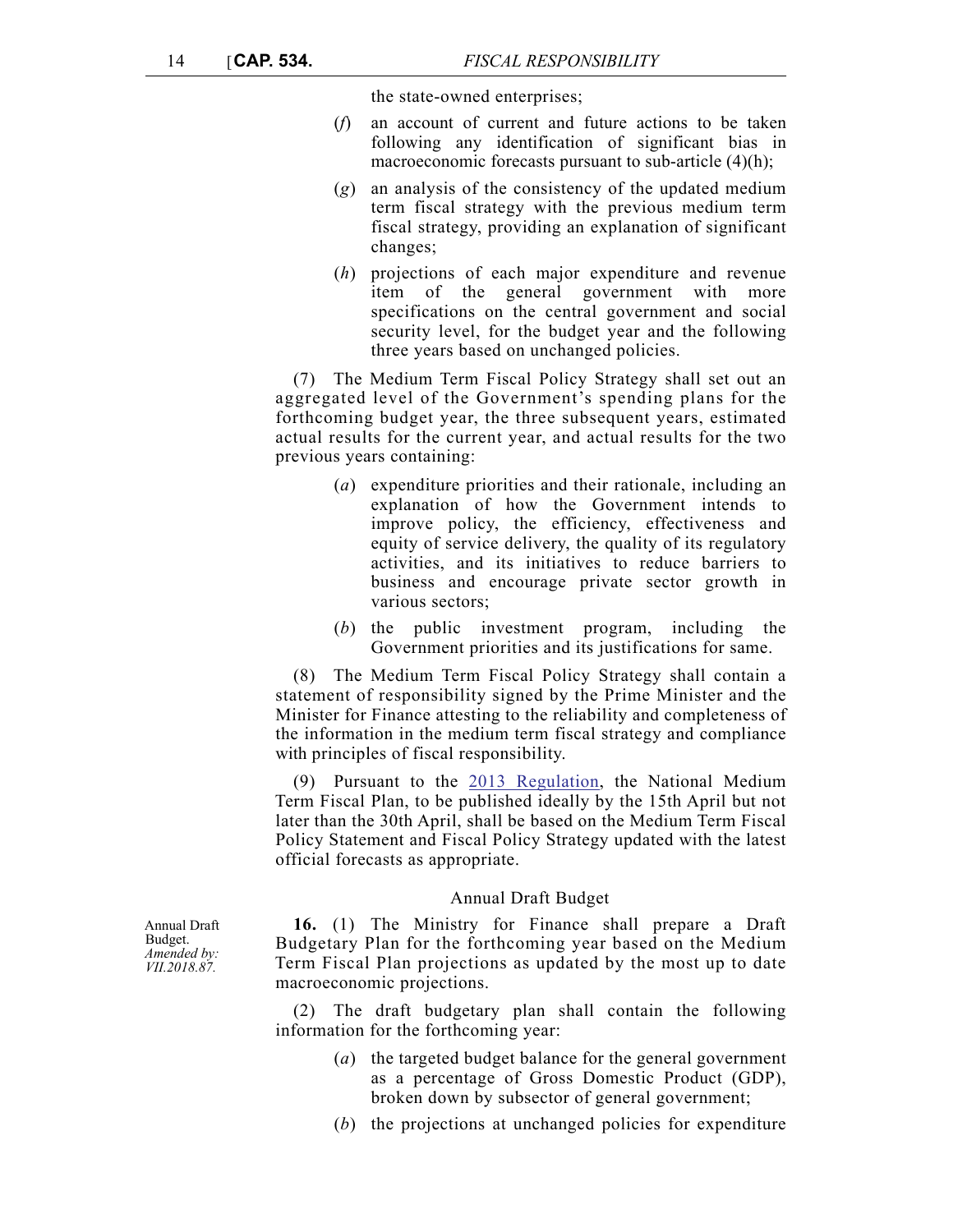and revenue as a percentage of Gross Domestic Product (GDP) for the general government and their main components, including gross fixed capital formation;

- (*c*) the targeted expenditure and revenue as a percentage of Gross Domestic Product (GDP) for the general government and their main components, taking into account the conditions and criteria to establish the growth path of government expenditure net of discretionary revenue measures under Article 5(1) of the [Council Regulation \(EC\) No. 1466/97;](http://eur-lex.europa.eu/legal-content/EN/TXT/PDF/?uri=CELEX:31997R1466&from=EN)
- (*d*) relevant information on the general government expenditure by function, including on education, healthcare and employment, and, where possible, indications on the expected distributional impact of the main expenditure and revenue measures;
- (*e*) a description and quantification of the expenditure and revenue measures to be included in the draft budget for the year to come at the level of each subsector in order to bridge the gap between the targets referred to in paragraph (*c*) and the projections at unchanged policies provided in accordance with paragraph (*b*);
- (*f*) the main assumptions of the independent macroeconomic forecasts and important economic developments which are relevant to the achievement of the budgetary targets;
- (*g*) a sensitivity analysis based on objective criteria, of the budgetary targets taking account of possible changes in macroeconomic conditions, including growth and interest rates. The sensitivity analysis shall be guided by the performance of past forecasts and shall endeavour to take into account relevant risk scenarios;
- (*h*) an annex containing the methodology, economic models and assumptions, and any other relevant parameters underpinning the budgetary forecasts and the estimated impact of aggregated budgetary measures on economic growth;
- (*i*) indications on how reforms and measures in the draft budgetary plan, including in particular public investment, address the current recommendations to Malta in accordance with Articles 121 and 148 of the Treaty on the Functioning of the European Union and are instrumental to the achievement of the targets set by the Union's strategy for growth and jobs.

(3) The Draft Budgetary Plan shall be submitted to the Fiscal Council for endorsement and shall thereafter be made public.

(4) In addition the Ministry for Finance shall compile a Report containing -

> (*a*) the detailed reply referred to in article 14(5) highlighting any disagreements with the proposed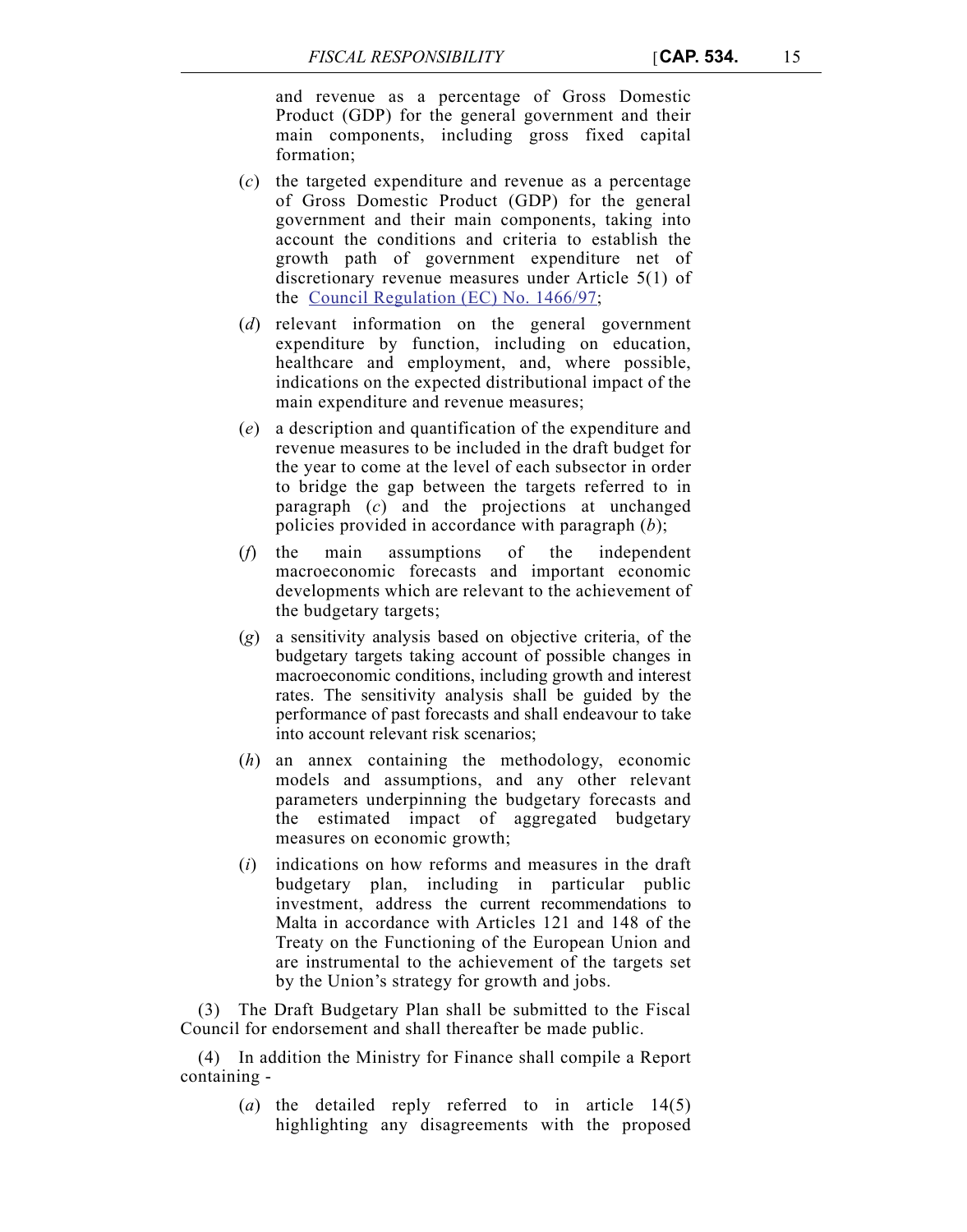business and financial plan,

(*b*) the list of disputed budgetary allocation, the fiscal impact of every disputed budgetary allocation, and proposal by the Ministry for Finance to reject the request or to accept subject to the financing of the additional allocation either through a detailed revenue measure proposal or through an expenditure reduction elsewhere in the budget.

(5) The Draft Budget Plan and the Report referred to in subarticle (4) shall be submitted by the Minister for Finance to Cabinet. Deliberations shall be made in due consideration of the provision of this Act and shall constitute the basis for the presentation of the Budget.

## Annual Budget

**17.** (1) The Government shall present an annual Budget to the House that is consistent with the fiscal responsibility principles, the fiscal rules, the Medium Term Fiscal Strategy and any other requirements in this Act, including a sensitivity analysis as specified in article  $16(2)(g)$ . The Prime Minister and Minister for Finance shall sign a statement attesting to such consistency which shall be presented to the House with the Annual Budget.

(2) The Budget shall supersede any business plan or draft budget plan.

(3) Earmarking a specific level of funding to a Ministry or sector shall not be permitted, except where permanently appropriated by the House of Representatives. Allocations of budget funding to a Ministry or sector can only be made through the annual budget process.

(4) The Ministry for Finance shall have the power to request amendments to any budgetary proposals or to reject all requests for budgetary allocations that would not be compliant with Government's Medium Term Fiscal Strategy and any instructions that may be issued, from time to time, by the Minster for Finance. If any spending authority fails to amend its budget proposal in conformity with the issued instructions, the Ministry for Finance shall have the power to unilaterally amend the budget proposal for inclusion in the annual budget.

(5) If the Government considers that exceptional circumstances as defined by this Act exist and, by virtue of these exceptional circumstances, it is unable to comply with the requirements of subarticle (4), the Prime Minister and Minister for Finance shall prepare and provide a statement that would give explanations for the deviations. This statement shall be presented to the House of Representatives with the Annual Budget and shall include proposals and a timeframe within which Government would comply with the fiscal responsibility principles, the fiscal rules, the Medium Term Fiscal Strategy and the other requirements of this Act, once exceptional circumstances cease to exist.

(6) The Fiscal Council shall provide an opinion on the statement specified in sub-article (5).

Annual Budget. *Amended by; VII.2018.88.*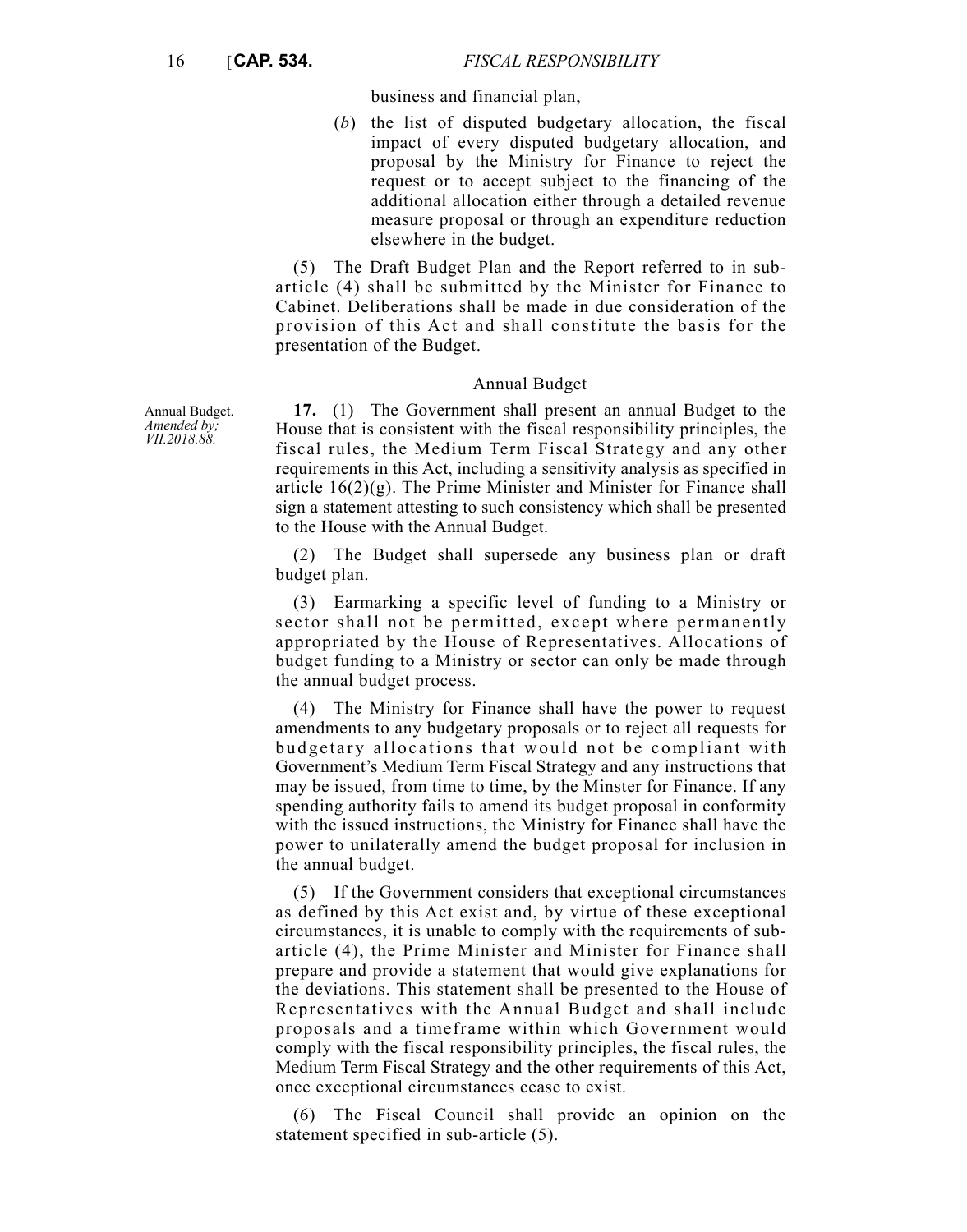(7) The Annual Budget Act shall be consistent with the Medium Term Fiscal Strategy and with the provisions of this Act and shall present:

- (*a*) the fiscal targets for the forthcoming fiscal year and the two following years, in nominal terms and expressed as a share of Gross Domestic Product (GDP), for the general government budget balance, the primary general government budget balance, revenue and total expenditure and primary expenditure of the general government budget;
- (*b*) the level of public debt;
- (*c*) information on how the targets were set, including the presentation of the methodology used for calculating and comparing with their execution in the last two years;
- (*d*) presentation of the financial impact of any legislative changes and any compensatory measures to be taken.

# Budgetary Expenditures

**18.** The proponents of project, policy and programme initiatives and measures that involve new or increased public expenditure shall provide the Ministry for Finance with:

- (*a*) a detailed description of the proposed project or program and of its objectives and likely outcomes and impact;
- (*b*) a detailed financial statement, including any assumptions and any related calculation methodology, that would identify all capital and recurrent cost expenditures for the implementation of the project policy or programme;
- (*c*) a description of how the proposed initiative or measure complies with the strategic objectives and priorities of the Government's Medium Term Fiscal Strategy and with the annual budget and the expenditure ceilings specified in the Medium Term Fiscal Strategy as updated with the latest official forecasts.

**19.** The Ministry for Finance shall review and assess all such proposals and determine on their inclusion in the annual Government budget or otherwise.

**20.** All persons responsible for public service recruitment, pay policies and wage agreements shall ensure that such recruitment, policies and agreements comply with the objectives of fiscal responsibility, the fiscal rules and the objectives and ceilings established under the fiscal and budgetary strategy.

**21.** All persons responsible for publicly-financed social welfare and pension benefits shall ensure that any new or increases in such social welfare and pension benefits are consistent with the objectives of fiscal responsibility, the fiscal rules and the objectives and ceilings established under the fiscal and budgetary strategy.

Review and assessment of proposals.

Persons responsible for public service recruitment, etc.

Persons responsible for publicly-financed social welfare and pension benefits.

Budgetary expenditures.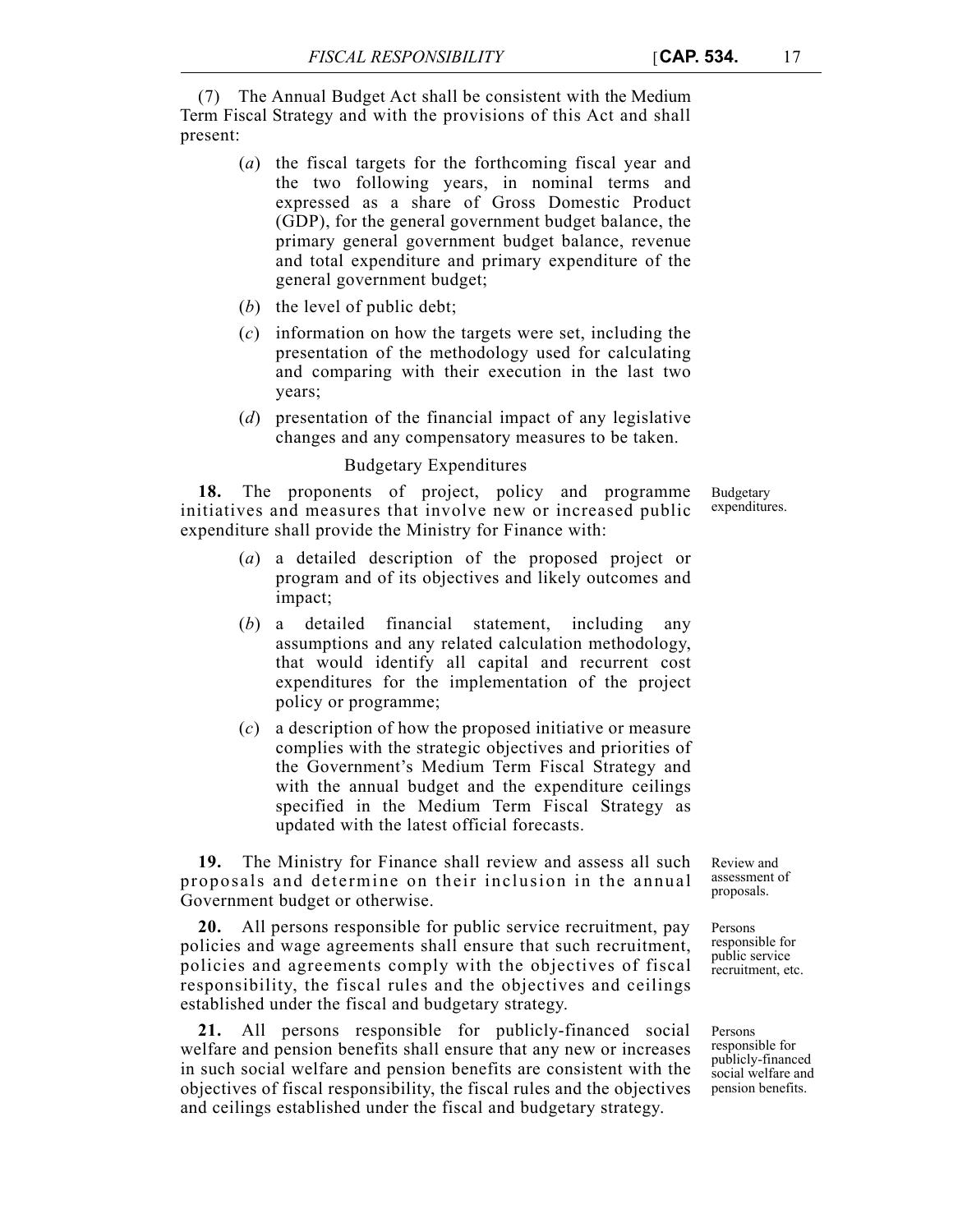New or additional expenditures.

Consistency with the fiscal rules.

Rejection of approval for new or additional expenditure.

Unauthorized new or additional expenditures.

Collective agreements and other pay negotiations.

Exceptional and duly justified cases.

Revenue and expenditure targets.

**22.** In the course of the budget year, no new or additional expenditures can be made or committed to in excess of the relevant budgetary allocation, except with the express approval of the Minister for Finance.

**23.** In its exercise of such powers the Ministry for Finance shall at all times ensure consistency with the fiscal rules and spending ceilings by requesting from the responsible entity and in this order:

- (*a*) virements between votes within the same department;
- (*b*) re-allocation of expenditure within the same Ministry.

**24.** In the absence of the identification of virements or resource reallocation as defined in article 23, the Ministry for Finance shall have the power to reject approval for new or additional expenditure unless, and in this order:

- (*a*) following due notification, the Ministry for Finance appropriates unspent resources from other ministries, departments or public sector entity which do not exceed 3 per cent of the budgetary allocation for that ministry, department or public sector entity;
- (*b*) drawdown from the Contingency Reserve established by virtue of this Act is expressly approved by the Prime Minister following a proposal from the Minister for Finance.

**25.** Any unauthorized new or additional expenditures shall become the sole responsibility of the person making such authorizations and the person occupying the highest executive position in Departments, authorities, agencies and entities falling within the remit of this Act and shall lead to disciplinary action.

**26.** All persons negotiating public sector collective agreements and other pay negotiations shall ensure that any proposals being made in the course of such negotiations are consistent with the objective of fiscal responsibility, the fiscal rules and the objectives and ceilings established under the fiscal and budgetary strategy. No such collective agreements and pay negotiations shall be concluded until their fiscal implications would have been appropriately assessed by the Ministry for Finance and without the approval of the Minister for Finance. In the case where a collective agreement would have been entered into without the prior approval of the Ministry for Finance, such an agreement shall be deemed to be null and void.

**27.** In exceptional and duly justified cases, the Ministry for Finance may approve an increase to the allocations for personnel expenditures, provided that the institution requesting such an increase provides proof on the compliance with article 18 and with the annual approved budget for that institution.

**28.** Ministries, Departments, Public Sector Authorities, Entities and Agencies and Local Councils shall take all necessary measures to meet their revenue and expenditure targets and shall follow all the instructions that may be issued, from time to time, by the Minister for Finance.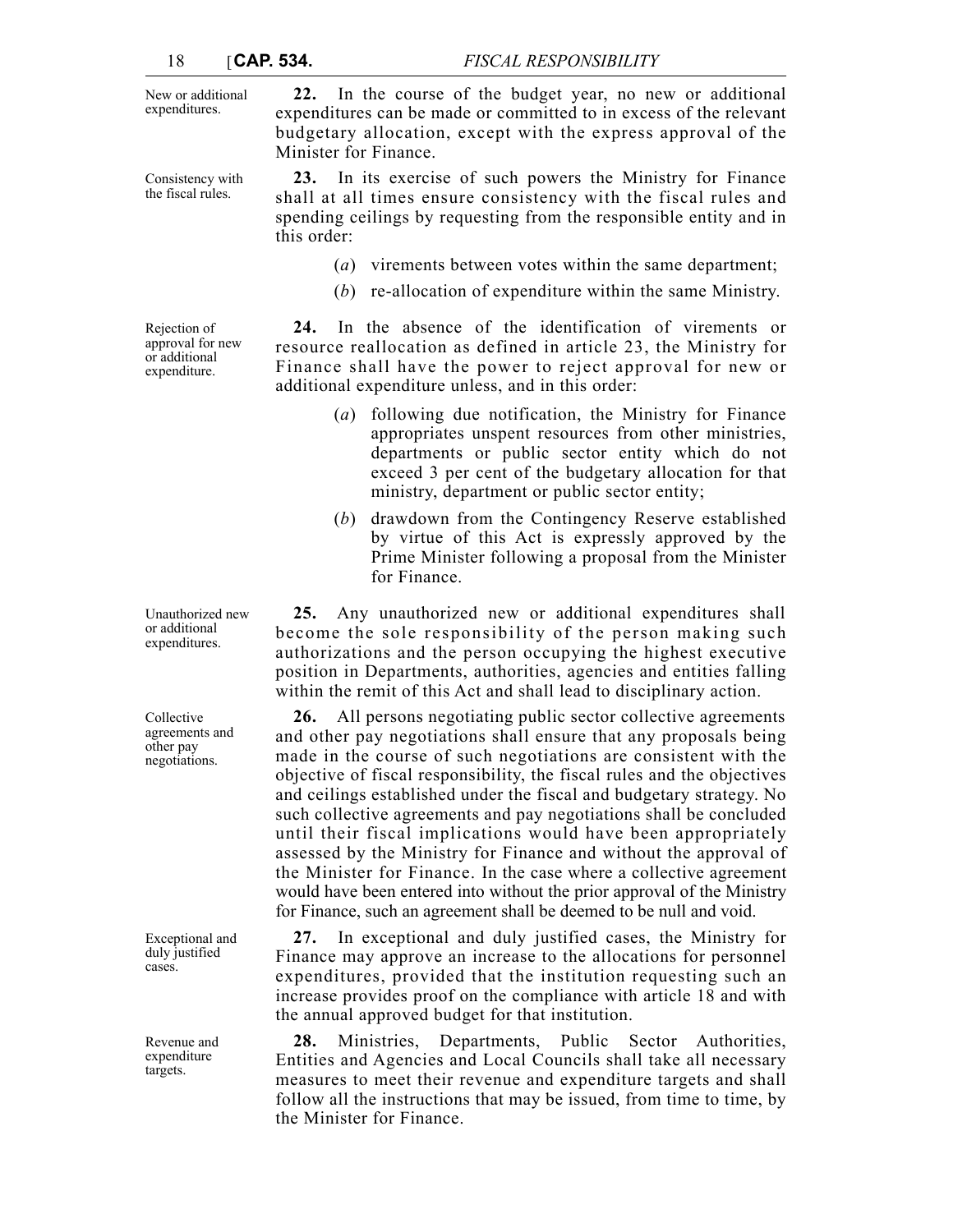## Budgetary Revenues

- **29.** The Ministry for Finance shall
	- (*a*) in the presentation of its annual budget, elaborate and publish a detailed annual program for revenue collection that shall include:
		- (i) quarterly targets for revenue collection in respect of each revenue source;
		- (ii) quarterly targets for the recovery of revenue arrears;
		- (iii) planned measures to combat tax evasion and tax fraud;
	- (*b*) publish the annual forecasts for revenue collection from any self-financed institutions including, where applicable, forecasts for the recovery of revenue arrears.

**30.** Proposals for any measure or legislation leading to a reduction of budgetary revenues must:

- (*a*) be endorsed by the Minister for Finance who, in turn, must take into account the impact of such measure or legislative proposal on the budgetary revenue forecast, the annual budget targets and the medium-term targets;
- (*b*) be accompanied, as far as is reasonably possible or practicable, by proposals for either expenditure and/or revenue measures to compensate for the estimated financial impact of such proposals.

# Contingency Reserve

**31.** A contingency reserve shall be established by the Ministry for Finance to ensure that unforeseen expenditure or revenue slippages do not jeopardize the compliance with fiscal rules.

**32.** As long as the budget is not balanced, the contingency reserve is to be established as an expenditure vote to be appropriated in the event of temporary and unforeseen circumstances.

**33.** Specific financial provisions to the contingency reserve shall be made as soon as the budgetary position of the general Government is in surplus. The funds earmarked for the contingency reserve can be invested in top rated short-term liquid assets.

**34.** The Contingency Reserve shall amount to between 0.1 per cent and 0.5 per cent of the Gross Domestic Product (GDP) in any one particular year.

**35.** The contingency reserve shall be built gradually over a period of five years starting from the first year following the entry into force of this Act.

**36.** Drawdown from the Contingency Reserve shall only be made in urgent, temporary and unforeseen circumstances following a proposal from the Ministry for Finance and with the approval of the Prime Minister.

Budgetary revenues.

Reduction of budgetary revenues.

Contingency reserve.

Contingency reserve is to be established as an expenditure vote.

Funds earmarked for the contingency reserve.

Amount of contingency reserve.

Gradual building up of contingency reserve.

Drawdown from the contingency reserve.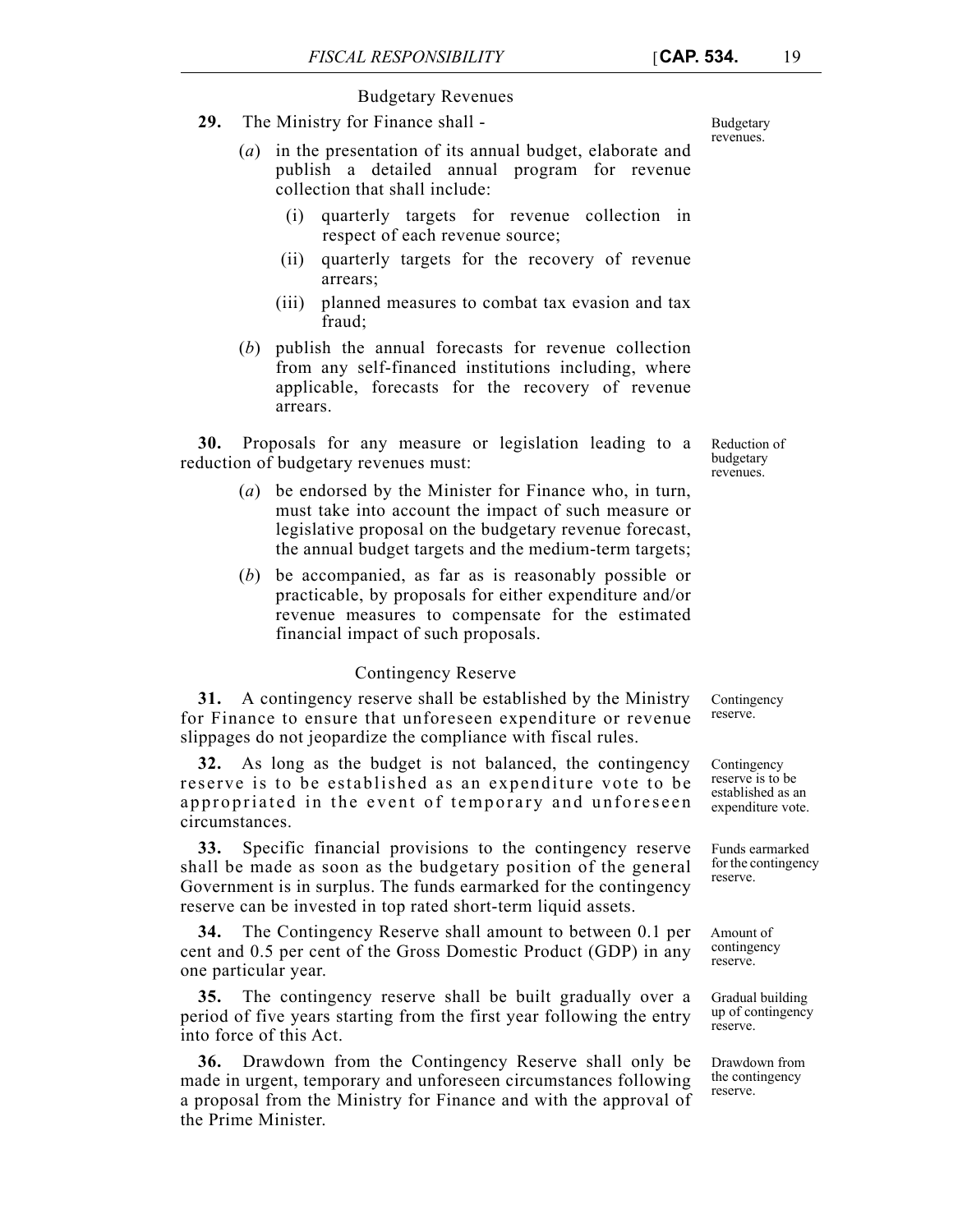Replenishment of the contingency reserve.

Approval of the House of Representatives.

Implementation of the approved budget. *Amended by: VII.2018.89.*

**37.** Any drawdown from the contingency reserve shall be replenished gradually over a period of three years until the ceiling as defined in article 34 is re-established.

**38.** Any drawdown from the contingency reserve is to be presented to the House of Representatives for final approval.

Monitoring of In year Budget Execution

**39.** (1) In the course of the budget execution, the Ministry for Finance shall monitor and evaluate regularly the implementation of the approved budget.

(2) In exercising its monitoring and evaluation functions, the Ministry for Finance shall, from time to time, have the right to:

- (*a*) issue any instructions or directives to Ministries, Departments, Public Sector Authorities, Entities and Agencies and Local Councils, as may be deemed necessary in furtherance of Government's fiscal strategy objectives and targets;
- (*b*) request from Ministries, Departments, Public Sector Authorities, Entities and Agencies and Local Councils, as it may deem fit, any information as may be prescribed.

(3) Ministries, Departments, Public Sector Authorities, Entities and Agencies and Local Councils shall comply with any instructions and directions that may be issued by the Ministry for Finance and shall provide full access and provide all the required information in the format and within the time period as may be prescribed, from time to time, by the Ministry for Finance.

(4) Ministries, Departments, Public Sector Authorities, Entities and Agencies and Local Councils shall have a distinct responsibility to ensure a reliable, transparent and functioning institutional framework that would ensure the integrity of all fiscal reporting systems. For this reason, they shall:

- (*a*) keep proper books of accounts that would provide a fair and true picture of all their revenues and debtors, expenditures and creditors, expenditure commitments, and other contingent liabilities;
- (*b*) follow any prescribed Government accounting policies, principles, procedures and methodologies as may be approved or prescribed, from time to time, by the Ministry for Finance;
- (*c*) ensure the comprehensiveness, integrity, reliability and timeliness in reporting financial data and other information to the Ministry for Finance, the Treasury and the National Statistics Office.

(5) Heads of Ministries, Departments, Authorities and other entities shall ensure full observance and compliance with the statutory and other reporting requirements as provided in this Act or as may be prescribed, from time to time, by the Ministry for Finance, the Treasury and/or the National Statistics Office. Any failure to abide by the provisions of this sub-article and of sub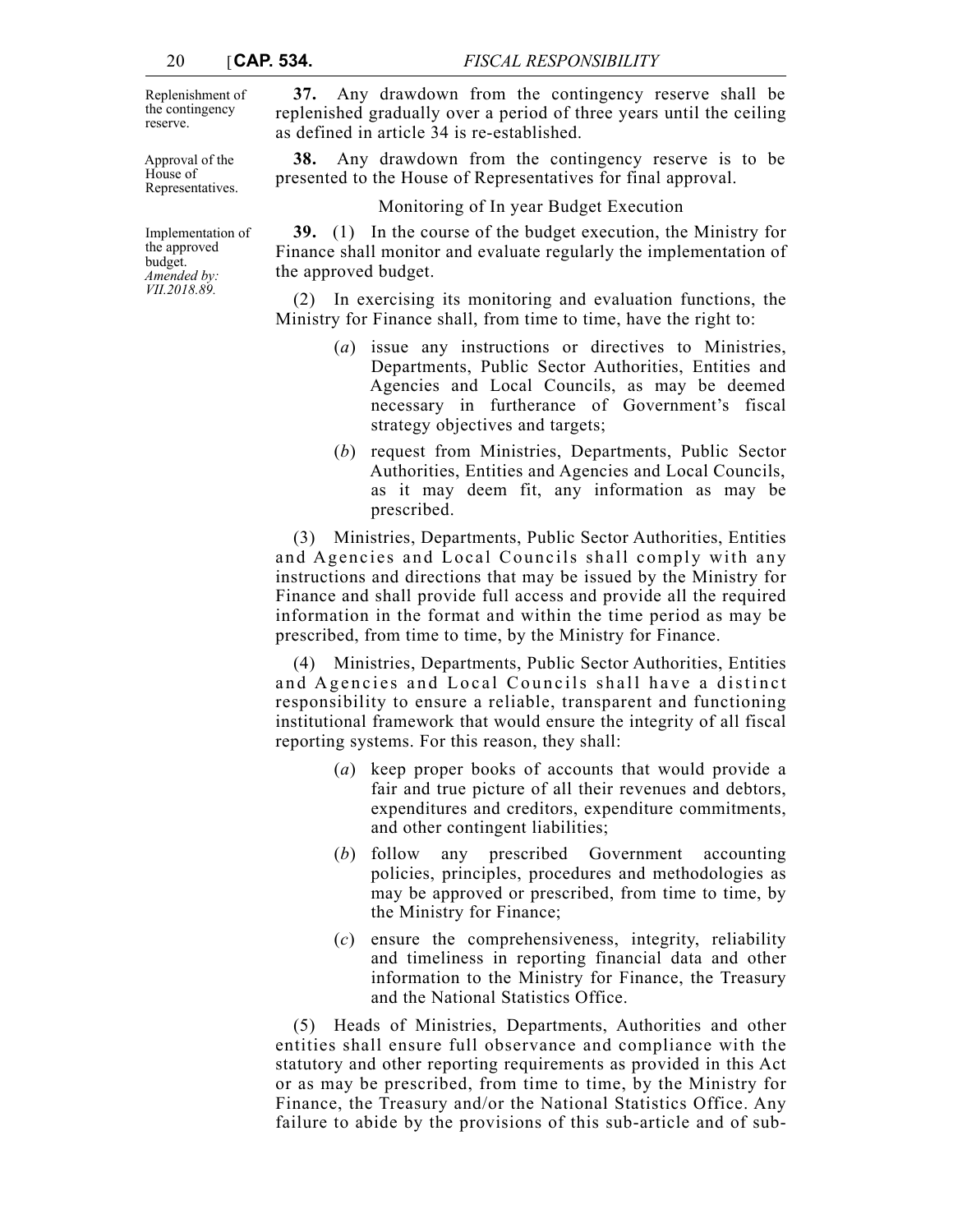articles (3) and (4) shall lead to disciplinary proceedings.

(6) After the approval of the annual budget and in the course of its execution, the Ministry for Finance shall publish monthly schedules of revenues and expenditures, desegregated by source and economic function.

In-year budgetary reporting.

(7) In July of each year, the Minister for Finance shall compile and lay on the table of the House of Representatives a half-yearly report on the economic and budgetary situation.

(8) The half-yearly report stipulated in sub-article (7) shall, without being limited to, contain the following:

- (*a*) a review of the macroeconomic situation that would include the latest significant changes and trends since the finalization of the annual budget;
- (*b*) an assessment of the impact on the fiscal targets of any changes in the macroeconomic situation;
- (*c*) a presentation of necessary corrective measures being undertaken and/or to be taken to address such impacts;
- (*d*) an explanation of how the implementation of the budget is consistent with the Government's European commitments, in particular the terms of the Stability and Growth Pact;
- (*e*) data on the general budget revenues, detailed for each category of revenue, indicating the initial forecast, revenues collected in the first six months and an updated forecast for the entire year;
- (*f*) data on the general budget expenditures, detailed by economic and functional classification for each constituent budget of the general government budget, indicating the approved expenditure, the expenditures incurred in the first six months and an updated forecast for the entire year;
- (*g*) data on the budgetary balance of the general government budget (total and primary), indicating the approved program, in the first six months and an updated forecast for the entire year;
- (*h*) data on the absorption of European funds, indicating the approved program, the results achieved in the first six months and an updated forecast for the entire year;
- (*i*) data on all outstanding creditors for the first six months of the year;
- (*j*) data on government debt and financing of the budget deficit;
- (*k*) explanations for any shortfalls in the forecasted revenues and revenue arrears, indicating the measures taken and any planned measures to improve such collection.

(9) The information contained in the half-yearly report referred to in sub-article (7) on the economic and fiscal situation must take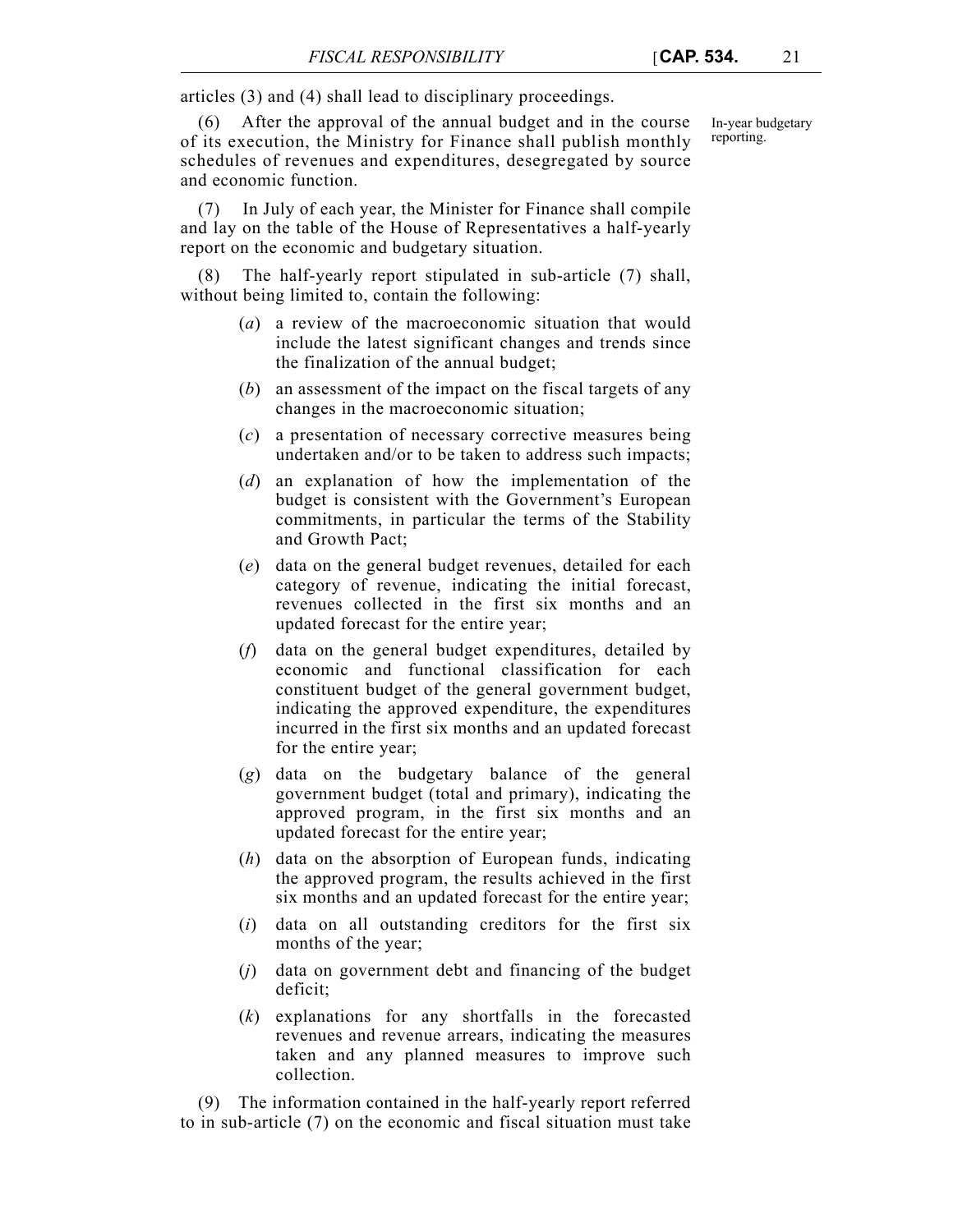into account, to the extent possible, any Government decisions and other developments, which may have an effect on the fiscal and economic prospects for the year.

(10) The data and information contained in the half-yearly report on the economic situation and the budget must be presented in a tabular format comparable to those in the annual budget and in the Medium Term Fiscal Strategy. Data should reflect actual data or estimates based on the most recently available data where appropriate.

#### Revisions

**40.** (1) Subject to the provisions of this Act, the Medium Term Fiscal Strategy may be revised if:

- (*a*) there is a change in the coverage of the general government budget, giving the reasons, the data and other information that is comparable to the new coverage of the general government budget;
- (*b*) there would be a significant worsening of the macroeconomic indicators that were used in preparing the Medium Term Fiscal Strategy;
- (*c*) a new Government deems it appropriate to change the Medium Term Fiscal Strategy to reflect its new policy priorities. In this case, the new government shall indicate the differences from the previous mediumterm fiscal strategy.

(2) The Minister for Finance shall submit any revision to the Medium Term Fiscal Strategy to the House of Representatives for its due consideration.

(3) The revision of the Medium Term Fiscal Strategy, the annual budget, or any other budget document, shall be subject to review and opinion from the Fiscal Council.

(4) The revised version of the Medium Term Fiscal Strategy should contain a section detailing and explaining differences from the version previously laid on the Table of the House of Representatives.

#### Government Annual Report

**41.** (1) The Minister for Finance shall prepare and make public before or at the end of June of each year, an annual report on the previous fiscal year.

- (2) The purpose of the annual report is to:
	- (*a*) provide information on the execution of the previous budget and to compare its outcome with the strategic objectives and priorities in the Medium Term Fiscal Strategy and the fiscal targets as announced in the previous annual budget;
	- (*b*) analyze how the Government has respected the principles and rules stipulated in this Act and to explain any deviations therefrom;
	- (*c*) assess if the fiscal and budgetary policies in the

Revisions. *Amended by: VII.2018.90.*

Government Annual Report. *Amended by: VII.2018.91.*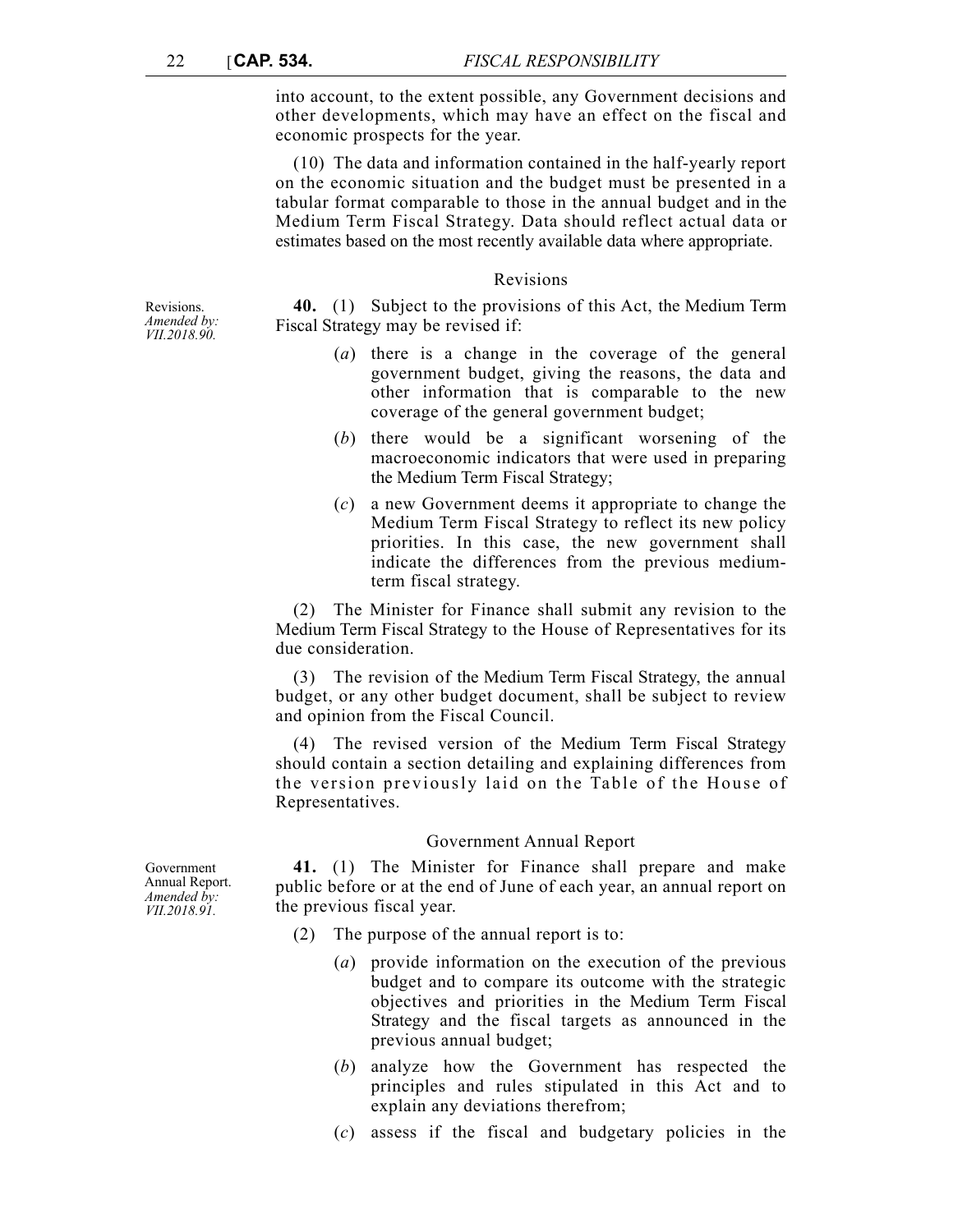completed budget year and its results were in line with the medium-term objective stipulated in the Medium Term Fiscal Strategy;

- (*d*) explain any deviations from the Government's medium-term objectives and how these are to be addressed;
- (*e*) explain the outcome of the budget in the context of the Government's European commitments, in particular the terms of the Stability and Growth Pact.

(3) The report on budget execution shall include the final execution data for the indicators provided in the Medium Term Fiscal Strategy, and a section that shows deviations from the Medium Term Fiscal Strategy and from the initial annual budget, with justification for such deviations.

#### PART V

## THE FISCAL COUNCIL

## The Fiscal Council

**42.** There shall be a body to be known as the Fiscal Advisory Council (in this Act referred to as the "Fiscal Council") to perform the functions conferred or imposed on it by this Act.

**43.** (1) The members of the Fiscal Council shall exercise their mandate under this Act and will not seek or receive instructions from public authorities or from any other institution or authority.

(2) The Fiscal Council shall review and assess the extent to which the fiscal and economic policy objectives proposed by the Government are being achieved and thus contribute to more transparency and clarity about the aims and effectiveness of economic policy.

**44.** The Fiscal Council shall be a body corporate that may sue Body corporate. and be sued.

**45.** The Fiscal Council shall be independent in the performance of its functions.

**46.** (1) The Fiscal Council shall have all such powers as are necessary for, or incidental to, the performance of its functions.

(2) The Fiscal Council may request information, documents or data as may be relevant for the discharge of its duties and responsibilities from any Ministry, Department, Public Sector Authority, Entity and Agency, and Local Council.

(3) Ministries, Departments, Public Sector Authorities, Entities and Agencies and Local Councils shall make any information, documents or data available in the format and level of detail and within the time period as may be established by the Fiscal Council:

Provided that if such information, documents or data is either not available or cannot be supplied as provided for in this article, the relevant organization shall inform in writing the Fiscal Council to that effect also stating the reasons why.

(4) If any Ministry, Department, Public Sector Authority,

Members of the Fiscal Council to be independent from public authorities or from any other institution or authority.

The Fiscal Council.

Fiscal Council to be independent.

Powers for the performance of functions.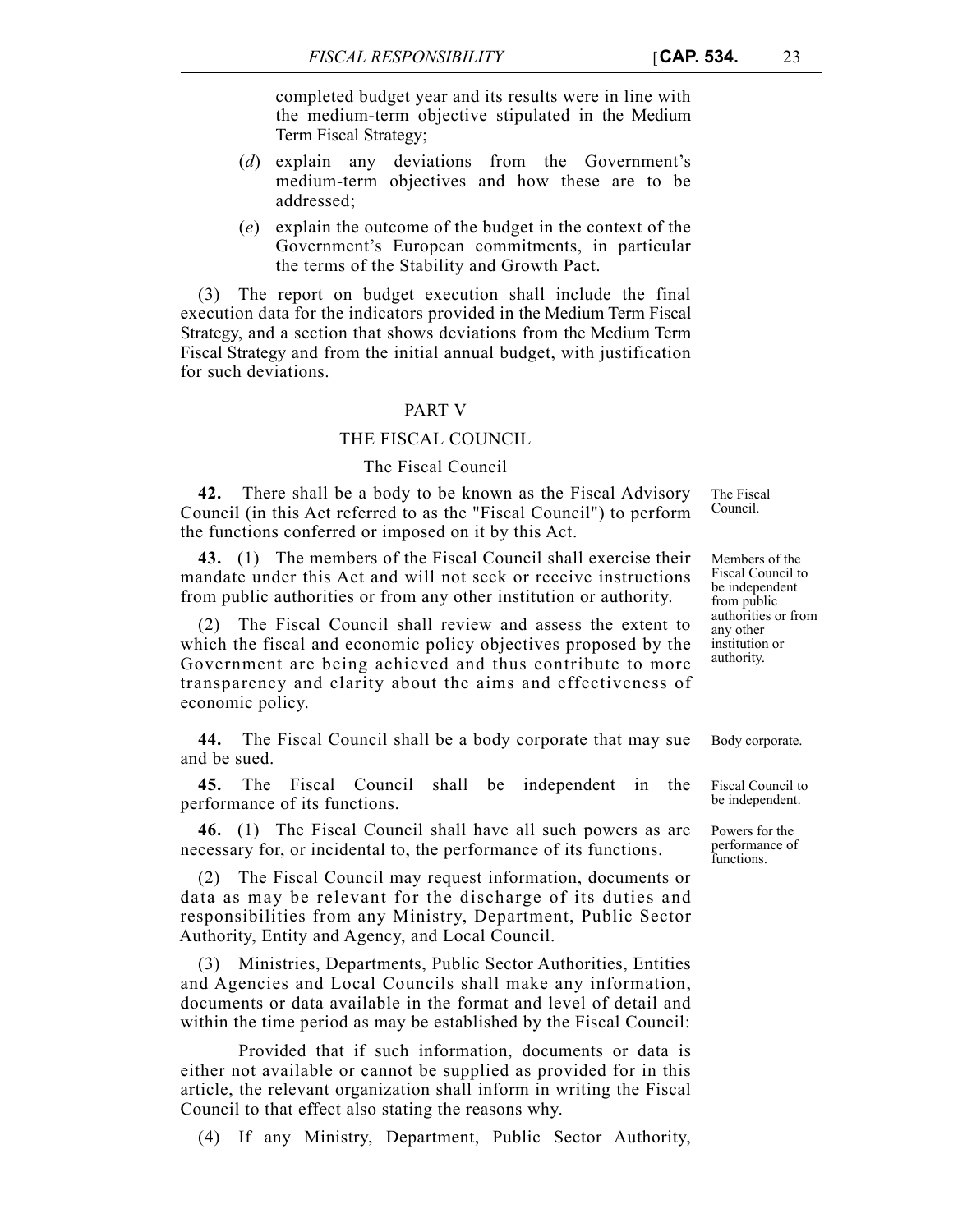Entity and Agency, and Local Council fail to provide the required information, documents or data and fail to inform the Fiscal Council accordingly, the latter shall inform the Minister for Finance accordingly and shall publish this fact.

Membership of the Fiscal Council

Number of members.

**47.** The Fiscal Council shall consist of three members.

**48.** (1) Subject to the provisions of sub-article (2), the Fiscal Council shall be appointed by the Minster for Finance.

In appointing the members of the Fiscal Council, the Minister shall:

- (*a*) have regard to the desirability of their having competence and experience in domestic and international macroeconomic and fiscal matters, and
- (*b*) to the extent practicable, ensure an appropriate balance between men and women in the membership of the Fiscal Council.

(3) If there is a vacancy in the membership of the Fiscal Council, the Minister shall, if it is reasonably practicable to do so, appoint a replacement before the end of the period of six months beginning on the day on which the vacancy arose.

(4) The Chairperson of the Fiscal Council shall be appointed by the Minister after consultation with the Opposition.

## Term of office

Term of office. **49.** (1) Except where otherwise provided, the term of office of a member of the Fiscal Council shall be four years.

> (2) A person may not be a member of the Fiscal Council for more than two consecutive terms of office but shall otherwise be eligible for reappointment.

> **50.** (1) A member of the Fiscal Council may at any time resign from office by letter addressed to the Minister and the resignation shall take effect on the date specified in the letter.

> (2) The Minister may remove a member of the Fiscal Council from office if:

- (*a*) the member has become incapable through ill-health of effectively performing the functions of the office;
- (*b*) the member has committed proven misbehaviour;
- (*c*) the member has a conflict of interest of such significance that, in the opinion of the Minister, the member should cease to hold office.

(3) Any member of the Fiscal Council may not be removed from office unless a resolution providing for the removal and stating the grounds for it is approved by the House of Representatives.

(4) A person shall be disqualified from holding and shall cease

Fiscal Council to be appointed by the Minster for Finance.

Resignation and removal.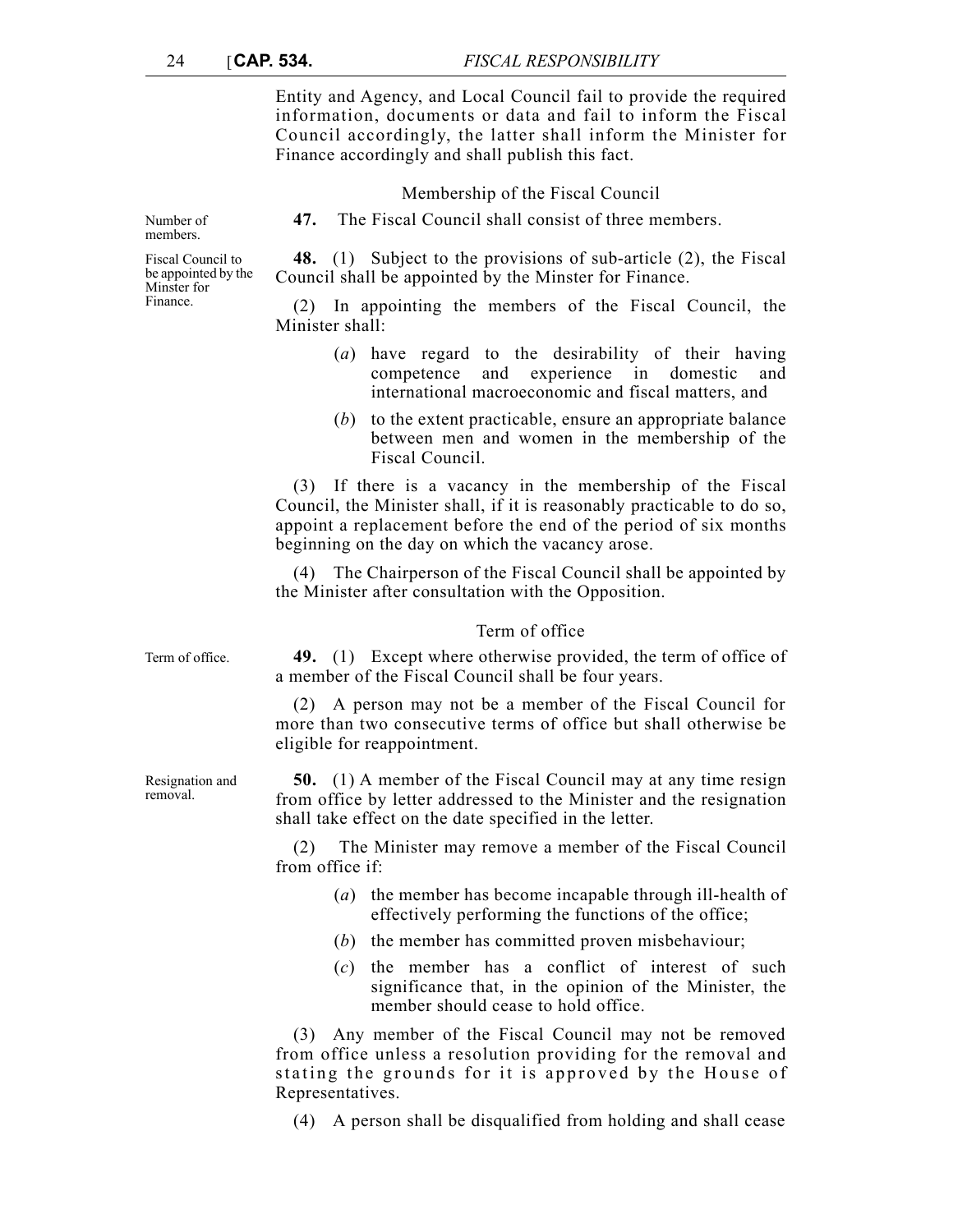to hold office as a member of the Fiscal Council if he or she:

- (*a*) is declared bankrupt;
- (*b*) makes a composition or arrangement with creditors;
- (*c*) is convicted on indictment of an offence or is convicted outside Malta of an offence consisting of acts or omissions which would constitute an offence triable on indictment if done or made in Malta;
- (*d*) is convicted of an offence involving fraud or dishonesty; or
- (*e*) has a declaration under the [Companies Act](https://legislation.mt/eli/cap/386/eng/pdf) made Cap. 386. against him or her or is subject or is deemed to be subject to a disqualification order by virtue of that Act.

(5) Where the Minister appoints a new member of the Fiscal Council because a member of the Fiscal Council has died, resigned, been removed from office or become disqualified from holding office, the term of office of the new member shall be the remainder of office of the former member.

(6) Subject to such rules as the Fiscal Council may make regarding quorum, the Fiscal Council may act despite one or more vacancies in its membership.

- **51.** Each member of the Fiscal Council shall:
	- (*a*) hold office on such terms (other than the payment of remuneration and allowances for expenses) as the Minister for Finance may determine; and
	- (*b*) be paid by the Fiscal Council, out of the resources at its disposal, such remuneration and allowances for expenses as the Minister for Finance may determine.

## Staff

**52.** (1) The Fiscal Council may appoint such and so many Staff. persons to be members of the staff of the Fiscal Council, and on such terms, as may be determined by the Fiscal Council.

(2) A member of the staff of the Fiscal Council shall be paid out of the moneys at the disposal of the Fiscal Council.

# Membership of the House of Representatives or of the European Parliament

**53.** (1) Sub-article (2) applies where a person who is a member of the Fiscal Council or a member of the staff of the Fiscal Council at any time (in this sub-article referred to as "the material time"):

- (*a*) becomes a candidate for election to either the House of Representatives or the European Parliament;
- (*b*) is elected or co-opted to the House of Representatives or elected to the European Parliament.
- (2) The person referred to in sub-article (1) shall:
	- (*a*) if a member of the Fiscal Council, cease to be a

Membership of the House of Representatives or of the European Parliament.

Remuneration and conditions of office.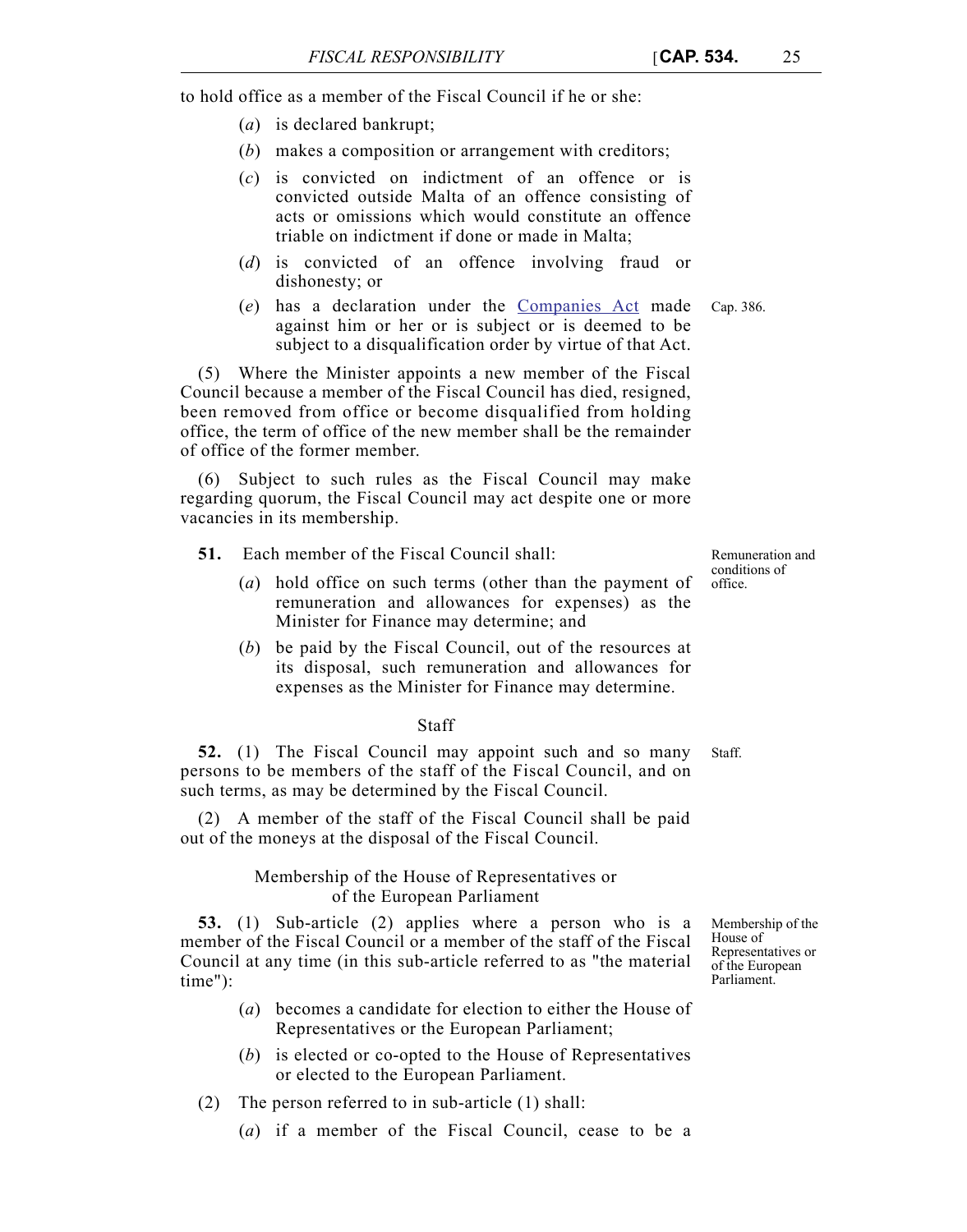member of the Fiscal Council, and

- (*b*) if a member of the staff of the Fiscal Council, stand seconded from employment by the Fiscal Council, and not be paid by, or be entitled to receive from, the Fiscal Council any remuneration or allowances for expenses in respect of the period commencing at the material time and ending when the person ceases to be a member of either the House of the Representatives and the European Parliament;
- (*c*) a person who is for the time being either entitled under the Standing Orders of the House of Representatives to sit in that House or who is a member of the European Parliament shall, while so entitled or such a member, be disqualified from becoming a member of the Fiscal Council or a member of the staff of the Fiscal Council.

(3) Without prejudice to the generality of the provisions of subarticle  $(2)(b)$ , those provisions shall be read as prohibiting, among other things, the reckoning of a period mentioned in the said provisions as service with the Fiscal Council for the purposes of any superannuation benefits.

Prohibition of disclosure of confidential information

**54.** (1) A person shall not, without the relevant consent or as required by law, disclose confidential information obtained by that person in any capacity, or while performing functions, as:

- (*a*) a member of the Fiscal Council, or
- (*b*) a member of the staff of the Fiscal Council.

(2) A person who contravenes the provisions of sub-article (1) shall be guilty of an offence and liable, on conviction, to a fine (*multa*) not exceeding one thousand euro ( $\epsilon$ 1000).

(3) Nothing in sub-article (1) shall prevent the disclosure of information to the Fiscal Council or by or on behalf of the Fiscal Council to the Minister.

(4) In this article:

"confidential information" means information that is expressed by the Fiscal Council or, in the case of information supplied to the Fiscal Council by the Minister, to be confidential either as regards particular information or as regards information of a particular class or description;

"relevant consent" means -

- (*a*) in the case of information expressed to be confidential by the Fiscal Council, the consent in writing of the Fiscal Council, and
- (*b*) in the case of information expressed to be confidential by the Minister, the consent in writing of the Minister.

Funding

Funding. **55.** (1) Subject to the provisions of sub-article (2), the

Confidential information.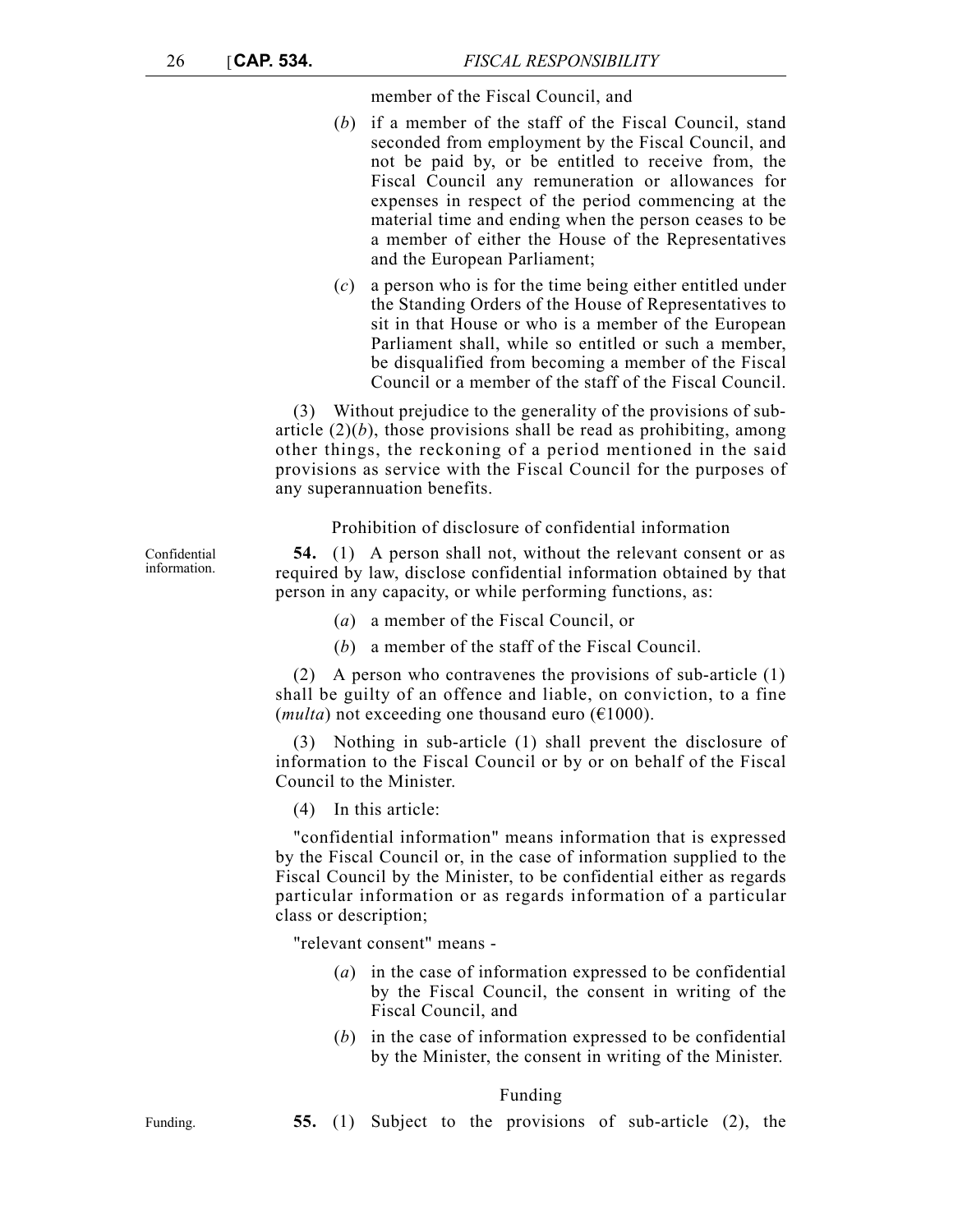expenditure incurred by the Fiscal Council in the performance of its functions shall be charged on and paid out of the Consolidated Fund or the growing produce thereof.

(2) Subject to the provisions of sub-article (3), not more than the sum specified in sub-article (4) shall be so charged and paid out for any year.

(3) If the provisions of article 53(1) come into operation otherwise than at the beginning of a year, the amount so charged and paid out for that year shall be reduced *pro rata*.

- (4) The sum referred to in sub-article (2) shall be
	- (*a*) for the year in which article 53(1) comes into operation, two hundred and fifty thousand euro  $(E250,000)$ , and
	- (*b*) for each subsequent year, the sum which (whether by virtue of this paragraph or paragraph (*a*)) applies for the preceding year as adjusted by the Index of Inflation as established and published by the National Statistics Office.

## Accounts and audit

**56.** (1) The Fiscal Council shall keep, in such form as may be approved by the Minister for Finance, all proper and usual accounts of receipts and expenditure by the Fiscal Council and shall keep any special accounts which the Minister for Finance may from time to time direct.

(2) Accounts kept under this article, duly audited, and signed by the Chairperson of the Fiscal Council, shall be submitted as soon as is practicable (but not later than three months after the end of the accounting period to which they relate) to the Minister for Finance.

(3) The Minister for Finance shall lay on the table of the House of Representatives a copy of the Fiscal Council's audited accounts not later than the end of April of each year.

## Appearance before Public Accounts Committee

**57.** (1) The Chairperson of the Fiscal Council shall, whenever requested in writing by Chairperson of the Public Accounts Committee of the House of Representatives, be required to give evidence to that Committee on:

- (*a*) the regularity and propriety of the transactions recorded or required to be recorded in any account kept under article 56,
- (*b*) the economy and efficiency of the Fiscal Council in the use of its resources,
- (*c*) the systems, procedures and practices employed by the Fiscal Council for the purpose of evaluating the effectiveness of its operations, and
- (*d*) any other matter affecting the Fiscal Council and its operations.

Appearance before Public Accounts Committee.

Accounts and audit.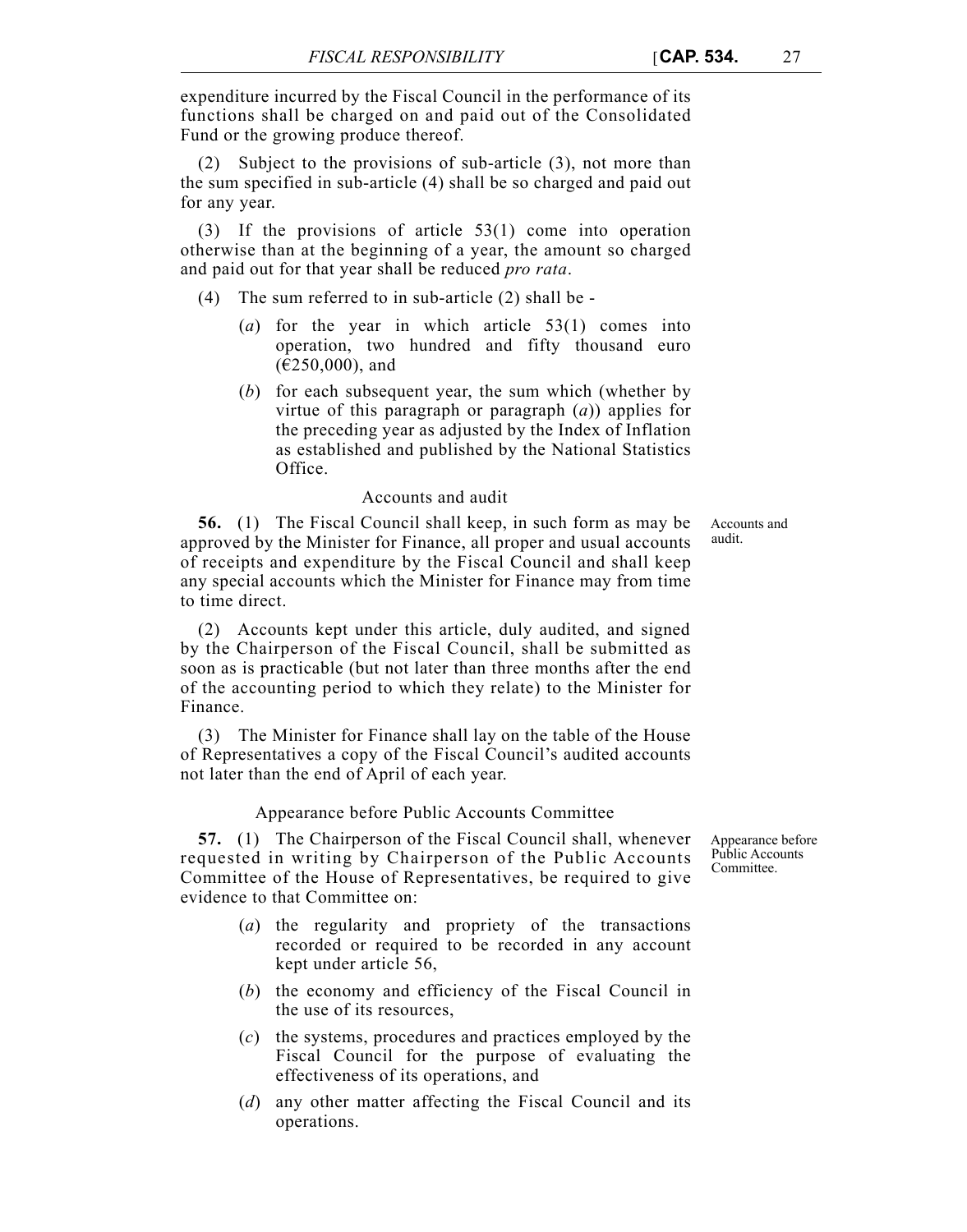(2) The Chairperson of the Fiscal Council shall, whenever requested to do so, account for the performance of the functions of the Fiscal Council to the Public Accounts Committee of the House of Representatives.

|                | Annual Report                                                                                                                                                                   |
|----------------|---------------------------------------------------------------------------------------------------------------------------------------------------------------------------------|
| Annual report. | <b>58.</b> (1) The Fiscal Council shall as soon as practicable after<br>the end of each year prepare a report of its activities during the year<br>to which the report relates. |
|                | $(2)$ The Eiseal Council shall provide a conv of each report                                                                                                                    |

(2) The Fiscal Council shall provide a copy of each report prepared under sub-article (1) to the Minister for Finance who shall cause a copy to be laid on the Table of the House of Representatives as soon as is reasonably practicable after the copy is so provided.

## Seal of Fiscal Council

**59.** (1) The seal of the Fiscal Council shall be authenticated by:

- (*a*) the signature of the Chairperson or another member of the Fiscal Council authorised by the Fiscal Council to act in that behalf, and
- (*b*) the signature of a member of the staff of the Fiscal Council authorised by the Fiscal Council to act in that behalf.

(2) Judicial notice shall be taken of the seal of the Fiscal Council and, accordingly, every instrument:

- (*a*) purporting to be an instrument made by the Fiscal Council, and
- (*b*) purporting to be sealed with the seal of the Fiscal Council authenticated in accordance with sub-article (1),

shall be received in evidence and be deemed to be such instrument without further proof, until the contrary is proved.

(3) Any contract or instrument which, if entered into or executed by an individual, would not require to be under seal, may be entered into or executed on behalf of the Fiscal Council by any person generally or specially authorised by the Fiscal Council to act in that behalf.

#### Premises

Premises. **60.** The Fiscal Council may, for the purposes of providing premises necessary for the performance of its functions, lease, equip and maintain offices and premises subject to the consent of the Minister.

#### Procedure and quorum

Procedure and quorum.

**61.** Subject to the provisions of this Act, the Fiscal Council may regulate its own procedures, including the quorum necessary

Seal of Fiscal Council.